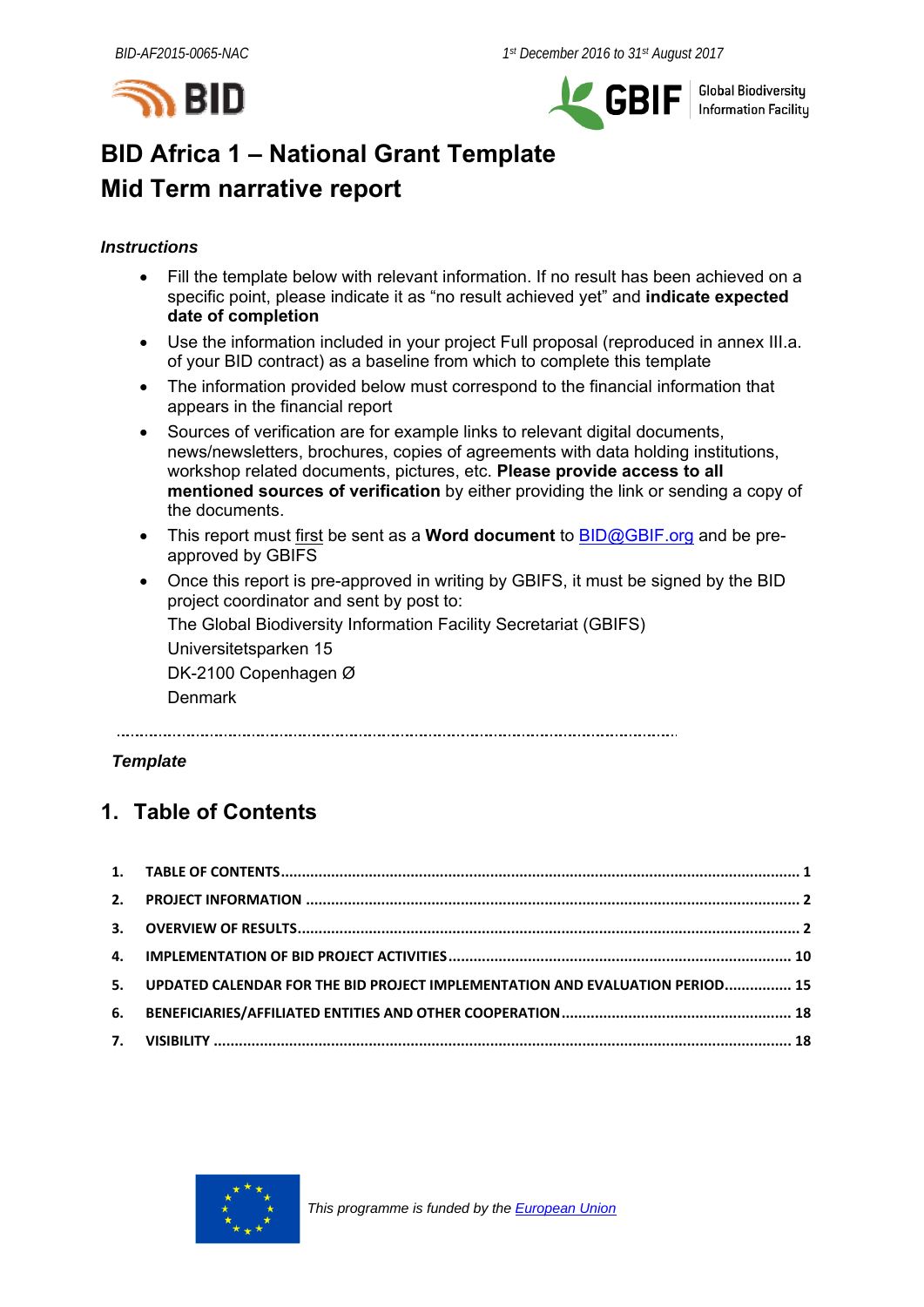



# **2. Project Information**

- **2.1.Project Coordinator: Institution/network/agency name: Ganglo Cossi Jean, GBIF Node manager. Faculty of Agricultural Sciences. Benin**
- **2.2.Main contact person and role: Ganglo Cossi Jean, GBIF Node manager. Faculty of Agricultural Sciences. Benin**
- **2.3.BID proposal identifier: BID-AF2015-0065-NAC**
- **2.4.Project title: Capacity building and biodiversity data mobilization to address health and food security priorities in Benin (West Africa)**
- **2.5.Start date and end date of the reporting period: 1st /12/2016 to 31/08/2017**
- **2.6.Country in which the activities take place: Benin**

# **3. Overview of results**

#### **3.1.Executive summary**

*Give a short summary of the activities implemented and the outcomes of the project for the reporting period (500 words maximum)* 

During this period, we focused on two major objectives:

1) **Data publication**: We achieved this through in person contacts with potential data providers we identified during our previous workshops. As a result of this we successfully published during the period 11 datasets with a total of 47,800 georeferenced records. In the framework of the project a total of 16 datasets with 59,278 georeferenced data are then published on GBIF site against an initial objective of publishing 50,000 records.

2) **Data use**: During this period we also advance on data use with sound results. We modeled the ecological niches of 4 agroforestry and 2 medicinal plants and derived the plausible impacts of climate change on their spatial distributions. Our findings will serve as baselines for a forum discussion in the coming workshops and will then be enriched by resource persons and contribute to inform decision on biodiversity conservation.

We tell all our gratitude to European Union, GBIF Secretariat, and BID team.

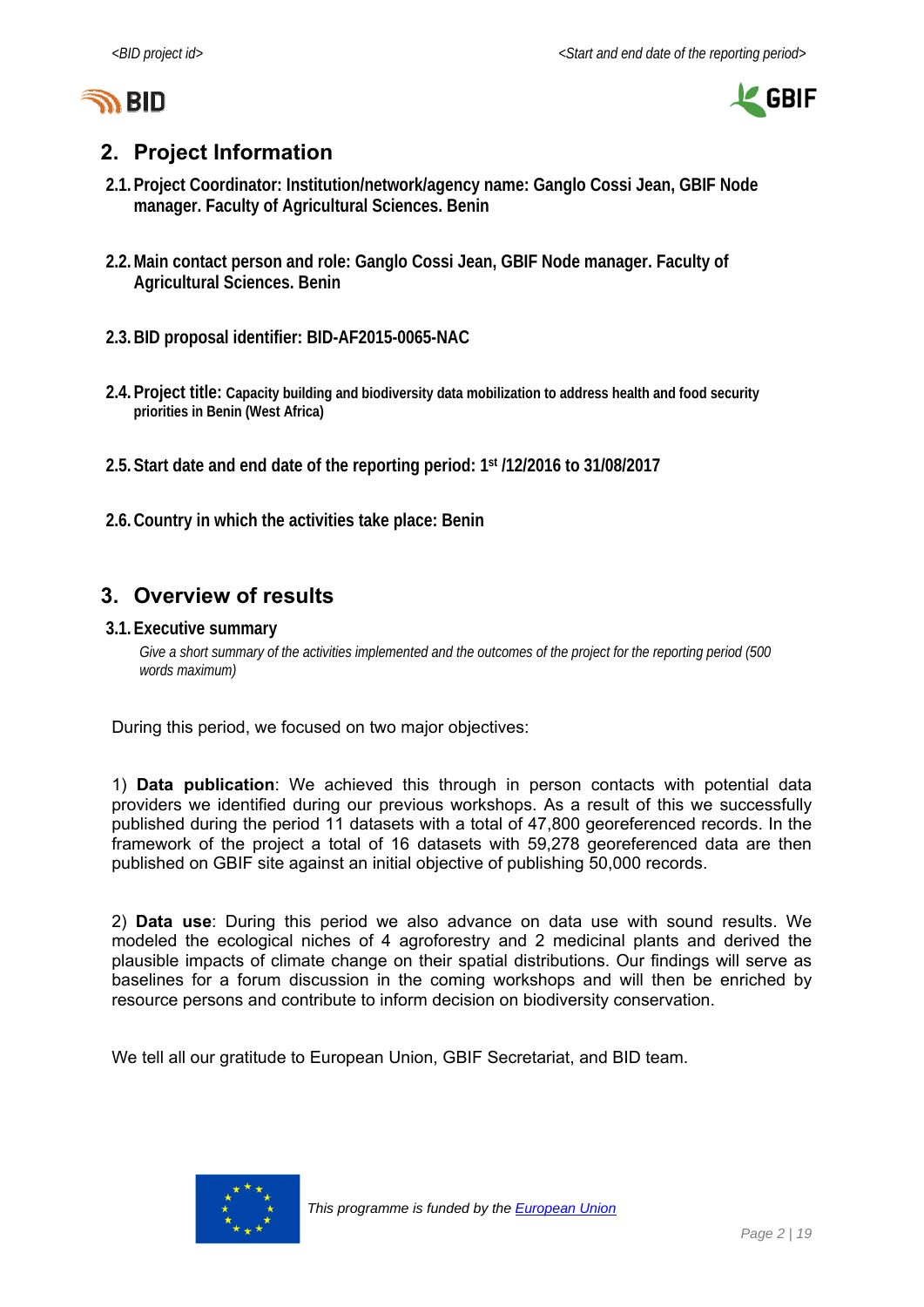



# **3.2.Progress against expected milestones:**

| Expected milestones/activities                                                                                                                                      | Completed?<br>Yes/No | <b>Explanatory notes</b>                                                       | Sources of verification                                                                                                                                                                                                                                                                                                                                                                                                                                                                                                                                                                                                                                                                                                                                                                                                                                                                                                                                                                                                                                                                                                                                                                                                                                                                                                                                                                                                                       |
|---------------------------------------------------------------------------------------------------------------------------------------------------------------------|----------------------|--------------------------------------------------------------------------------|-----------------------------------------------------------------------------------------------------------------------------------------------------------------------------------------------------------------------------------------------------------------------------------------------------------------------------------------------------------------------------------------------------------------------------------------------------------------------------------------------------------------------------------------------------------------------------------------------------------------------------------------------------------------------------------------------------------------------------------------------------------------------------------------------------------------------------------------------------------------------------------------------------------------------------------------------------------------------------------------------------------------------------------------------------------------------------------------------------------------------------------------------------------------------------------------------------------------------------------------------------------------------------------------------------------------------------------------------------------------------------------------------------------------------------------------------|
| Completed capacity self-assessment<br>questionnaire for national biodiversity<br>information facilities<br>(www.gbif.org/resource/82277).                           | Yes                  | We received and<br>completed the<br>questionnaire on request<br>of BID team    | <b>GBIFS</b>                                                                                                                                                                                                                                                                                                                                                                                                                                                                                                                                                                                                                                                                                                                                                                                                                                                                                                                                                                                                                                                                                                                                                                                                                                                                                                                                                                                                                                  |
| At least three national data publishing<br>institutions are registered with GBIF.org<br>For registered data publishers see:<br>http://www.gbif.org/publisher/search | Yes                  | 11 data pubishers are<br>effectively registered on<br><b>GBIF</b> site         | <b>GBIF Benin</b><br>(http://www.gbif.org/publisher/b2db85d5-c5fe-4125-<br>9e36-590a5f651829)<br>Université d'Abomey-Calavi, Faculté des Sciences<br>Agronomiques<br>(http://www.gbif.org/publisher/2afeb273-cbbc-4fcf-<br>a10f-7baf271b62c5)<br>Direction Générale des Eaux, Forêts et Chasse<br>(http://www.gbif.org/publisher/616e379f-90ed-4c21-<br>9793-8e20f982e9d1)<br>Laboratoire d'Ecologie Appliquée/Université<br>d'Abomey-Calavi (LEA/UAC)<br>(http://www.gbif.org/publisher/633602e8-4c6f-4619-<br>b433-c4968da3ed08)<br>Laboratory of Forest Sciences (University of<br>Abomey-Calavi)<br>(http://www.gbif.org/publisher/5ca9a113-2397-4540-<br>84b4-41114a1404ef)<br>Agence Privée d'Expertise et de Conseils pour le<br>Développement Inclusif (APECDI)<br>(http://www.gbif.org/publisher/dfb951db-f345-4e4b-<br>a7e2-00da7efce5e7<br><b>SOS Biodiversity</b><br>https://www.gbif.org/publisher/47737ea6-3620-4c0c-<br>bc6d-c67cc2acfa34<br>Faculté des Sciences et Techniques (FAST)<br>https://www.gbif.org/publisher/65fffa9e-53b3-40cd-<br>9dbb-727c1cb2a431<br>Projet forêts sacrées<br>https://www.qbif.org/publisher/f5fe9ccf-233a-4d74-<br>bab5-6043d7926d1d<br>ONG Rêve Développement<br>https://www.qbif.org/publisher/4903a06b-38a2-4abc-<br>a56a-3876c5eec91a<br>Laboratoire d'Ecologie, de Botanique et de Biologie<br>végétale (LEB)<br>https://www.gbif.org/publisher/63680734-f107-4746-<br>890f-fa68834fb13e |
| At least one person from the project team has<br>completed the certification process following<br>the first BID Capacity Enhancement workshop                       | Yes                  | We were two from<br>Benin (GBETOHO<br>Jaures and myself,<br>GANGLO Cossi Jean) | <b>GBIFS</b>                                                                                                                                                                                                                                                                                                                                                                                                                                                                                                                                                                                                                                                                                                                                                                                                                                                                                                                                                                                                                                                                                                                                                                                                                                                                                                                                                                                                                                  |
| Knowledge dissemination activities have been<br>scheduled following the first BID Capacity<br>Enhancement workshop                                                  | Yes                  | There were follow up<br>activities of our previous<br>workshops through in     | The links to the datasets published are provided<br>below                                                                                                                                                                                                                                                                                                                                                                                                                                                                                                                                                                                                                                                                                                                                                                                                                                                                                                                                                                                                                                                                                                                                                                                                                                                                                                                                                                                     |

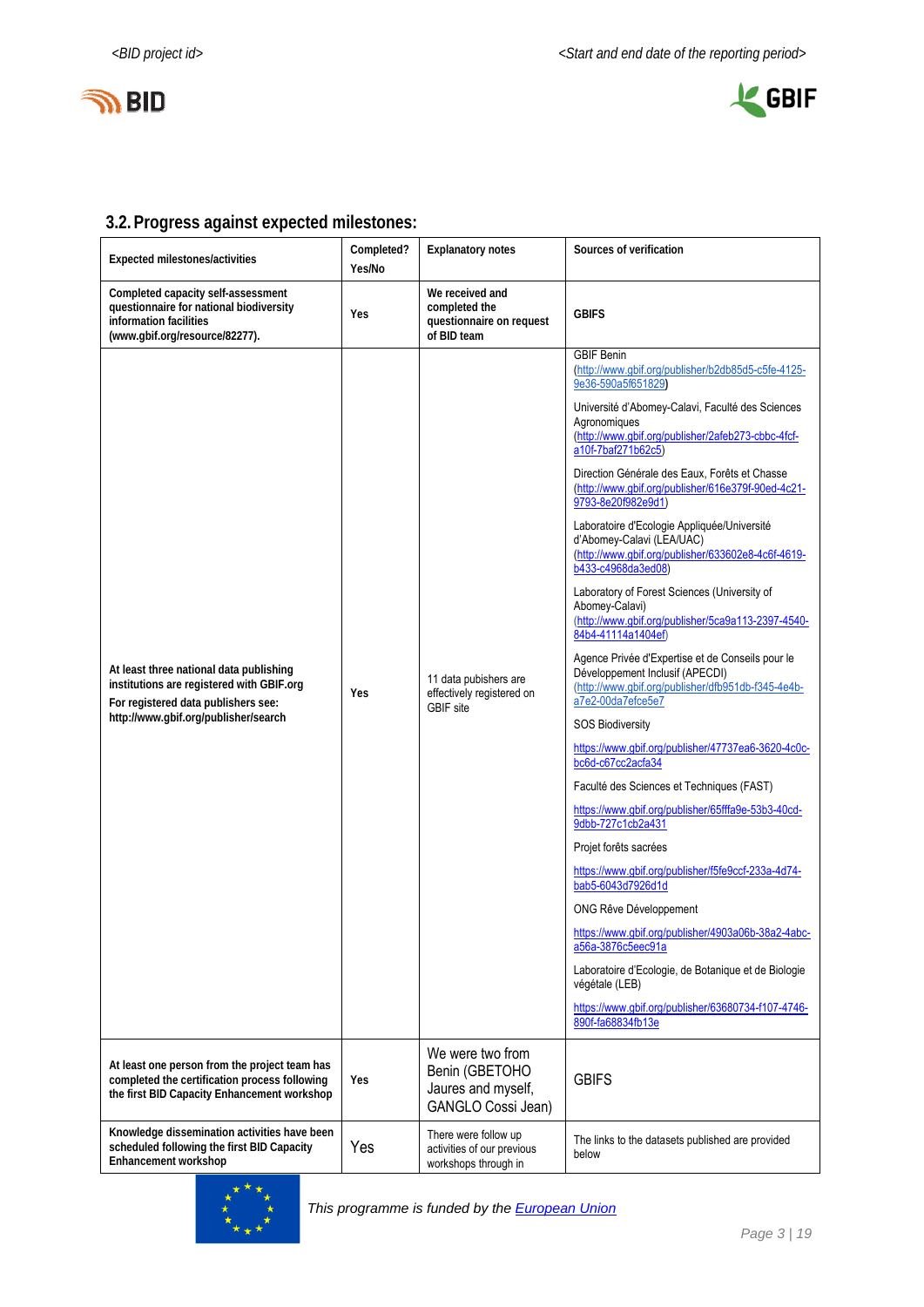



|                                                                                                                                           |     | person contacts to enhance<br>data mobilization, data<br>cleaning, and data<br>publishing. As a result of<br>this, 11 datasets with a total<br>of 47 800 georeferenced<br>records were published<br>during the period                                                                                                                                                                             |                                                                                                                                                                                                                                                                                                                                                                                                                                                                                                                                                                                                                                                                                                                                                                                                                                                                                                                   |
|-------------------------------------------------------------------------------------------------------------------------------------------|-----|---------------------------------------------------------------------------------------------------------------------------------------------------------------------------------------------------------------------------------------------------------------------------------------------------------------------------------------------------------------------------------------------------|-------------------------------------------------------------------------------------------------------------------------------------------------------------------------------------------------------------------------------------------------------------------------------------------------------------------------------------------------------------------------------------------------------------------------------------------------------------------------------------------------------------------------------------------------------------------------------------------------------------------------------------------------------------------------------------------------------------------------------------------------------------------------------------------------------------------------------------------------------------------------------------------------------------------|
| At least one dataset has been published to<br>GBIF.org                                                                                    | Yes | 11 datasets with a total<br>of 47,800 georeferenced<br>records were published<br>during this period.<br>In the framework of the<br>project a total of 16<br>datasets with 59,278<br>georeferenced data are<br>published against an<br>initial objective of<br>publishing 50,000<br>records                                                                                                        | http://www.gbif.org/dataset/ef9fca55-a303-<br>$\mathbf{1}$ .<br>458a-b95d-eeff0e8cce46<br>2.<br>http://www.gbif.org/dataset/80a00e21-1d93-<br>490f-b94e-a6bd87997f33<br>3.<br>http://www.gbif.org/dataset/be454edf-e4b7-<br>444d-9f49-cfb54efeacaf<br>http://www.gbif.org/dataset/2a5ec2a2-ca47-<br>4.<br>469c-9ccd-43826d9bf7a8<br>5.<br>http://www.gbif.org/dataset/bfd83b14-c0d7-<br>4646-a9e0-d0a7a37d0a98<br>6.<br>http://www.gbif.org/dataset/289d0510-12d8-<br>4d87-9875-465cfc7a8769<br>7.<br>http://www.gbif.org/dataset/9cc68a7f-df2d-<br>49d6-b797-94c99a2cafe8<br>8.<br>http://www.gbif.org/dataset/37d71109-216b-<br>461d-b3a4-a100eef077cc<br>9.<br>http://www.gbif.org/dataset/fc7cca53-4b48-<br>415a-9d31-9c9b71659697<br>10 <sub>1</sub><br>http://www.gbif.org/dataset/a5a93c20-5100-<br>413f-a181-382850354c1f<br>https://www.gbif.org/dataset/b737fdac-8e6c-<br>11.<br>40fb-b743-f226e2b2f9da |
| The data users identified in the full proposal<br>have documented their intended use of the<br>mobilized data and provided early feedback | Yes | Two of them are already<br>using data or expressed<br>their interest:<br>1) Faculty of Agricultural<br>Sciences of the<br>University of Abomey-<br>Calavi through its<br>Laboratory of Forest<br>Sciences<br>2) Center of study and<br>research in forestry,<br>Benin. Ministry of<br>Environment<br>The two others don't yet<br>have the capacity of<br>using the data published<br>on GBIF site | Reports                                                                                                                                                                                                                                                                                                                                                                                                                                                                                                                                                                                                                                                                                                                                                                                                                                                                                                           |

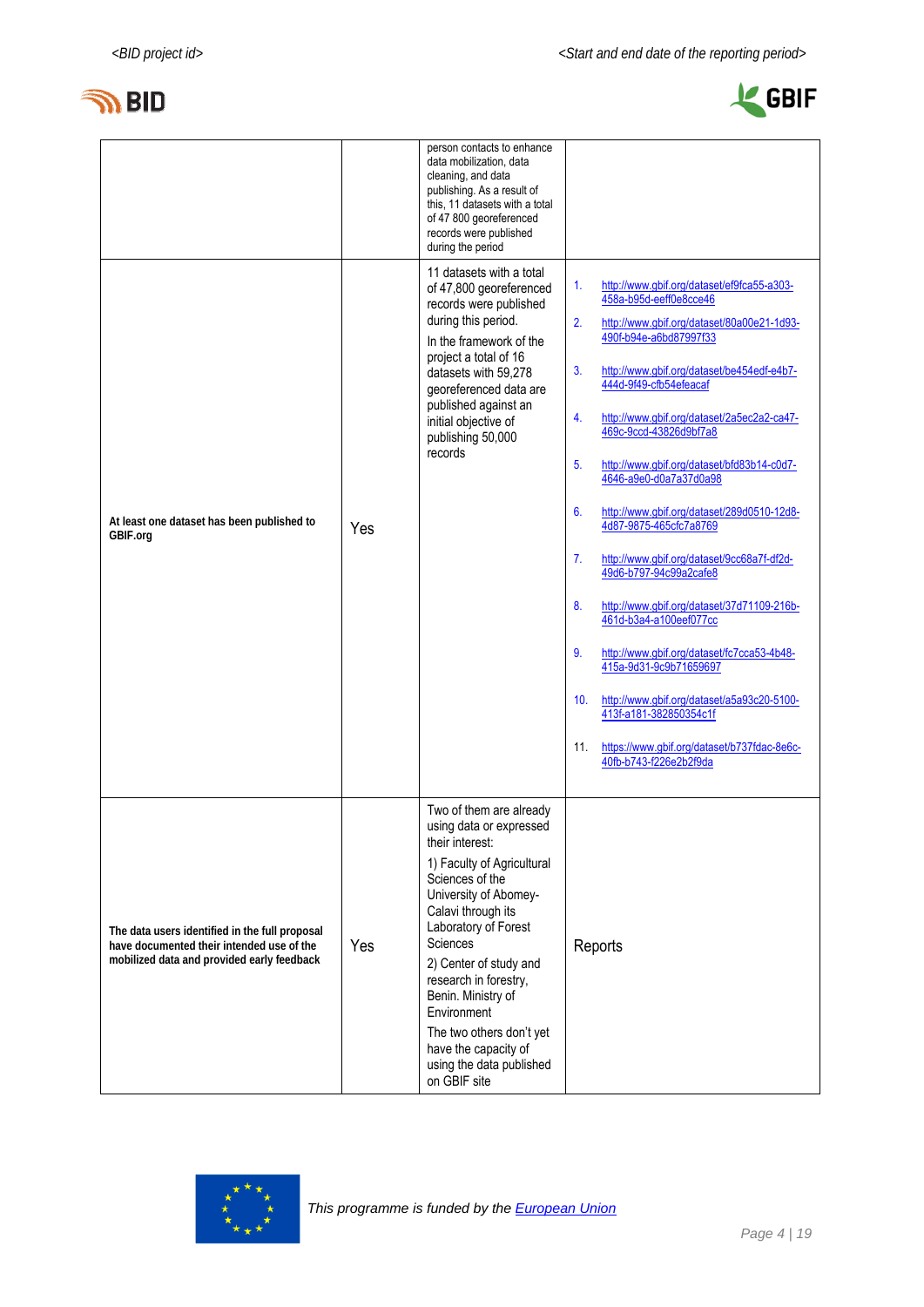



# **3.3.Project deliverables and activities**

*Refer to the table in section 2.2 "Deliverables, activities and reporting criteria" of your BID full proposal. Provide updates on the status of each of planned deliverables. In the event of unexpected delay, please provide detailed explanatory notes and indicate planned completion date. Add as many rows as needed.* 

| Deliverable                                                                                                                                                                                                          | <b>Related activity</b>                             | Completed<br>? Yes/No | <b>Explanatory notes</b>                                                                                                                                                                                                                                                                  | Sources of verification                                                                                                                                                                                                                                                                                                                                                                                                                                                                                                                                                                            |
|----------------------------------------------------------------------------------------------------------------------------------------------------------------------------------------------------------------------|-----------------------------------------------------|-----------------------|-------------------------------------------------------------------------------------------------------------------------------------------------------------------------------------------------------------------------------------------------------------------------------------------|----------------------------------------------------------------------------------------------------------------------------------------------------------------------------------------------------------------------------------------------------------------------------------------------------------------------------------------------------------------------------------------------------------------------------------------------------------------------------------------------------------------------------------------------------------------------------------------------------|
| Deliverables for GOAL 1 - Establish or strengthen national biodiversity information facilities                                                                                                                       |                                                     |                       |                                                                                                                                                                                                                                                                                           |                                                                                                                                                                                                                                                                                                                                                                                                                                                                                                                                                                                                    |
| Strategy is developed to<br>clearly identify the priority<br>medicinal plants<br>renowned in healing<br>malaria as well as priority<br>multipurpose agroforestry<br>plant species to be<br>considered in the project | Achievement of the list<br>of priority species      | Yes                   | This activity was achieved during the<br>period of the first report                                                                                                                                                                                                                       | Reports                                                                                                                                                                                                                                                                                                                                                                                                                                                                                                                                                                                            |
| Workshops are organized<br>at national level to<br>capacitate partners and<br>raise their awareness on<br>data mobilization and use                                                                                  | Achievement of<br>workshops at national<br>level    | No                    | During this period, we decided to follow up<br>the results of our previous workshops<br>through in person contacts to enhance<br>data mobilization. We then successfully<br>published during this period 11 datasets<br>with a total of 47,800 georeferenced<br>records                   | The links to the datasets<br>published are provided below                                                                                                                                                                                                                                                                                                                                                                                                                                                                                                                                          |
| Beninese are capacitated<br>in institutions overseas<br>and digitize Beninese<br>data deposited in<br>overseas institutions                                                                                          | Digitization of data in<br>overseas institutions    | No                    | We will no more go to Europe but we will<br>use images of specimens provided by<br>European partners and digitized data from<br>them                                                                                                                                                      |                                                                                                                                                                                                                                                                                                                                                                                                                                                                                                                                                                                                    |
|                                                                                                                                                                                                                      |                                                     |                       | Deliverables for GOAL 2 - Increase available biodiversity data, within and beyond the grant period                                                                                                                                                                                        |                                                                                                                                                                                                                                                                                                                                                                                                                                                                                                                                                                                                    |
| <b>Technical and financial</b><br>assistance are provided<br>to partner institutions to<br>help them achieve data<br>digitization                                                                                    | Enhancing data<br>mobilization at national<br>level | Yes                   | Our assistance to partner institutions help<br>us successfully publish during this period<br>11 datasets with a total of 47,800<br>georeferenced records                                                                                                                                  | The links to the datasets<br>published are provided below                                                                                                                                                                                                                                                                                                                                                                                                                                                                                                                                          |
| Data mobilized at<br>national level are<br>published through GBIF<br>and GBIF Benin portals                                                                                                                          | Publishing data<br>mobilized at national<br>level   | Yes                   | We successfully published during this<br>period 11 datasets with a total of 47,800<br>georeferenced records.<br>In the framework of the project a total of<br>16 datasets with 59,278 georeferenced<br>records are published against an initial<br>objective of publishing 50,000 records | http://www.gbif.org/dataset/<br>1.<br>ef9fca55-a303-458a-b95d-<br>eeff0e8cce46<br>2.<br>http://www.gbif.org/dataset/<br>80a00e21-1d93-490f-b94e-<br>a6bd87997f33<br>3.<br>http://www.gbif.org/dataset/<br>be454edf-e4b7-444d-9f49-<br>cfb54efeacaf<br>http://www.gbif.org/dataset/<br>$\overline{4}$<br>2a5ec2a2-ca47-469c-9ccd-<br>43826d9bf7a8<br>5 <sub>1</sub><br>http://www.gbif.org/dataset/<br>bfd83b14-c0d7-4646-a9e0-<br>d0a7a37d0a98<br>6.<br>http://www.gbif.org/dataset/<br>289d0510-12d8-4d87-<br>9875-465cfc7a8769<br>7.<br>http://www.gbif.org/dataset/<br>9cc68a7f-df2d-49d6-b797- |

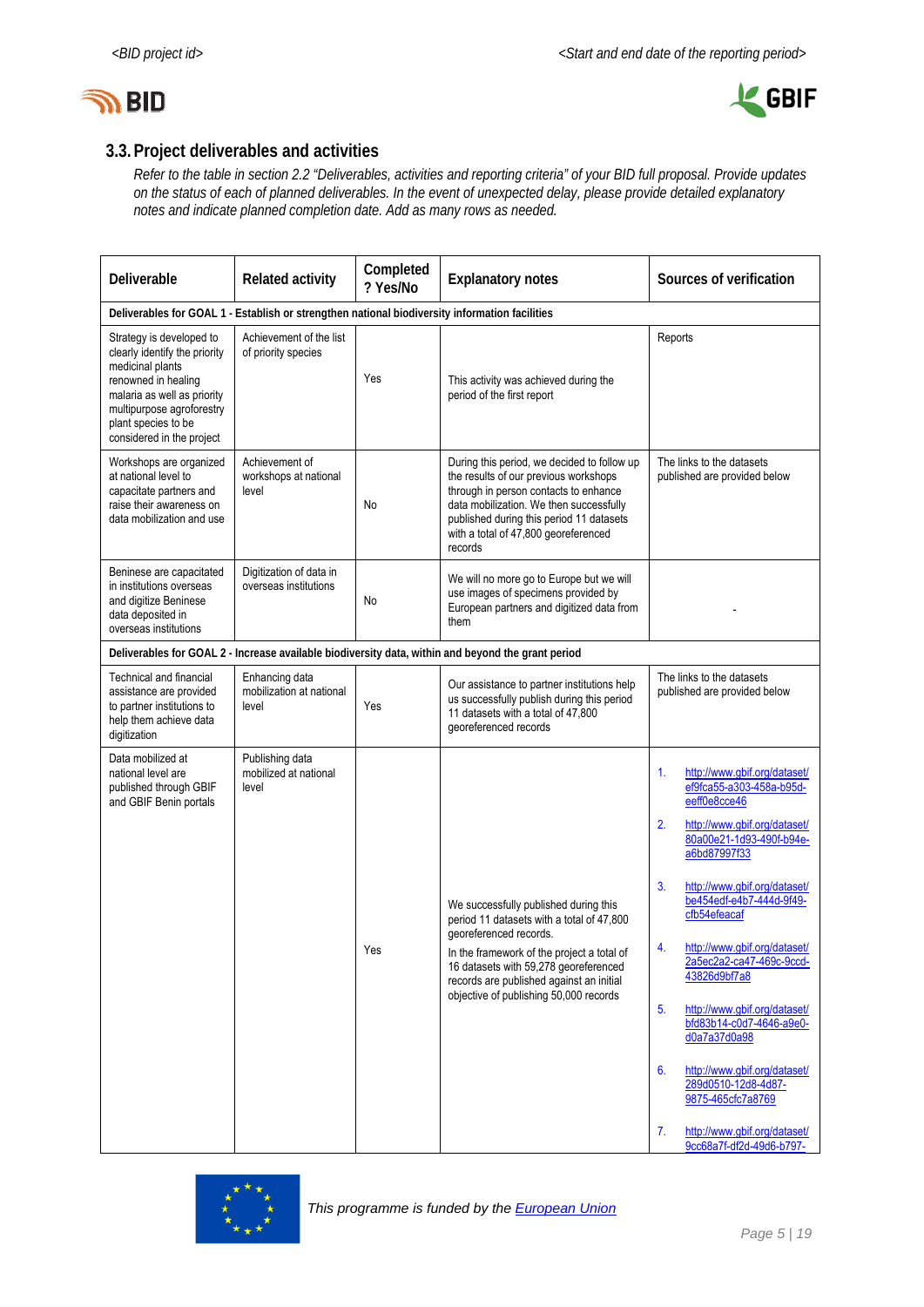



| Deliverable                                                                                                                                                                                                                  | <b>Related activity</b>                                                                                                              | Completed<br>? Yes/No | <b>Explanatory notes</b>                                                                                                                                                                                                                                                                                    | Sources of verification                                                          |
|------------------------------------------------------------------------------------------------------------------------------------------------------------------------------------------------------------------------------|--------------------------------------------------------------------------------------------------------------------------------------|-----------------------|-------------------------------------------------------------------------------------------------------------------------------------------------------------------------------------------------------------------------------------------------------------------------------------------------------------|----------------------------------------------------------------------------------|
|                                                                                                                                                                                                                              |                                                                                                                                      |                       |                                                                                                                                                                                                                                                                                                             | 94c99a2cafe8                                                                     |
|                                                                                                                                                                                                                              |                                                                                                                                      |                       |                                                                                                                                                                                                                                                                                                             | 8.<br>http://www.gbif.org/dataset/<br>37d71109-216b-461d-<br>b3a4-a100eef077cc   |
|                                                                                                                                                                                                                              |                                                                                                                                      |                       |                                                                                                                                                                                                                                                                                                             | http://www.qbif.org/dataset/f<br>9.<br>c7cca53-4b48-415a-9d31-<br>9c9b71659697   |
|                                                                                                                                                                                                                              |                                                                                                                                      |                       |                                                                                                                                                                                                                                                                                                             | 10.<br>http://www.gbif.org/dataset/<br>a5a93c20-5100-413f-a181-<br>382850354c1f  |
|                                                                                                                                                                                                                              |                                                                                                                                      |                       |                                                                                                                                                                                                                                                                                                             | 11.<br>https://www.gbif.org/dataset<br>/b737fdac-8e6c-40fb-b743-<br>f226e2b2f9da |
| Data mobilized in<br>overseas institutions are<br>published through GBIF,<br>GBIF Benin, and partner<br>institutions' portals, and<br>databases                                                                              | Publishing data<br>mobilized in overseas<br>institutions                                                                             | No                    | We will use images of specimens provided<br>by Europe partners, digitized data from<br>them, and publish the data in collaboration<br>with our overseas partners                                                                                                                                            |                                                                                  |
| Checklist of renowned<br>multipurpose agroforestry<br>plant species used as<br>staple food and income<br>sources by Beninese<br>populations is achieved<br>and published                                                     | Achievement<br>and<br>publishing of checklist<br>оf<br>renowned<br>multipurpose<br>agroforestry<br>plant<br>species                  | No                    | We were waiting for the maxium data to<br>be published first                                                                                                                                                                                                                                                |                                                                                  |
| Checklist of renowned<br>plant species used to<br>heal malaria in Benin is<br>achieved and published                                                                                                                         | Achievement<br>and<br>publishing of checklist<br>of renowned medicinal<br>plants                                                     | No                    | We were waiting for the maxium data to<br>be published first                                                                                                                                                                                                                                                |                                                                                  |
| Deliverables for GOAL 3 - Apply biodiversity data in response to national priorities                                                                                                                                         |                                                                                                                                      |                       |                                                                                                                                                                                                                                                                                                             |                                                                                  |
| The distribution maps<br>and ecological niche<br>models of the targeted<br>species are achieved in<br>the context of global<br>change                                                                                        | Achievement of<br>distribution maps of<br>the species in the<br>context of global<br>change                                          | Yes partially         | Actually the research activities of the<br>Laboratory of Forest Sciences that is<br>supporting GBIF Benin concern 6 species<br>of which two medicinal species and 4<br>agroforestry species.                                                                                                                | reports                                                                          |
| Strategies of the species'<br>conservation and<br>sustainable use are<br>suggested                                                                                                                                           | Identification of<br>efficient strategies and<br>actions to protect and<br>conserve targeted<br>species                              | Yes partially         | Actually the research activities of the<br>Laboratory of Forest Sciences that is<br>supporting GBIF Benin concern 6 species<br>of which two medicinal species and 4<br>agroforestry species.<br>The results will be validated and enriched<br>with participants' contributions during our<br>next workshops | reports                                                                          |
| Conclusions are derived<br>on how relevant<br>protected areas are today<br>and in the future with<br>respect to the<br>distributions of targeted<br>species and possible<br>adjustments of their<br>extents are suggested so | Evaluation of the<br>usefulness of<br>protected areas as of<br>today and in the future<br>and suggestions of<br>possible adjustments | No.                   | We are waiting for sound results before                                                                                                                                                                                                                                                                     |                                                                                  |

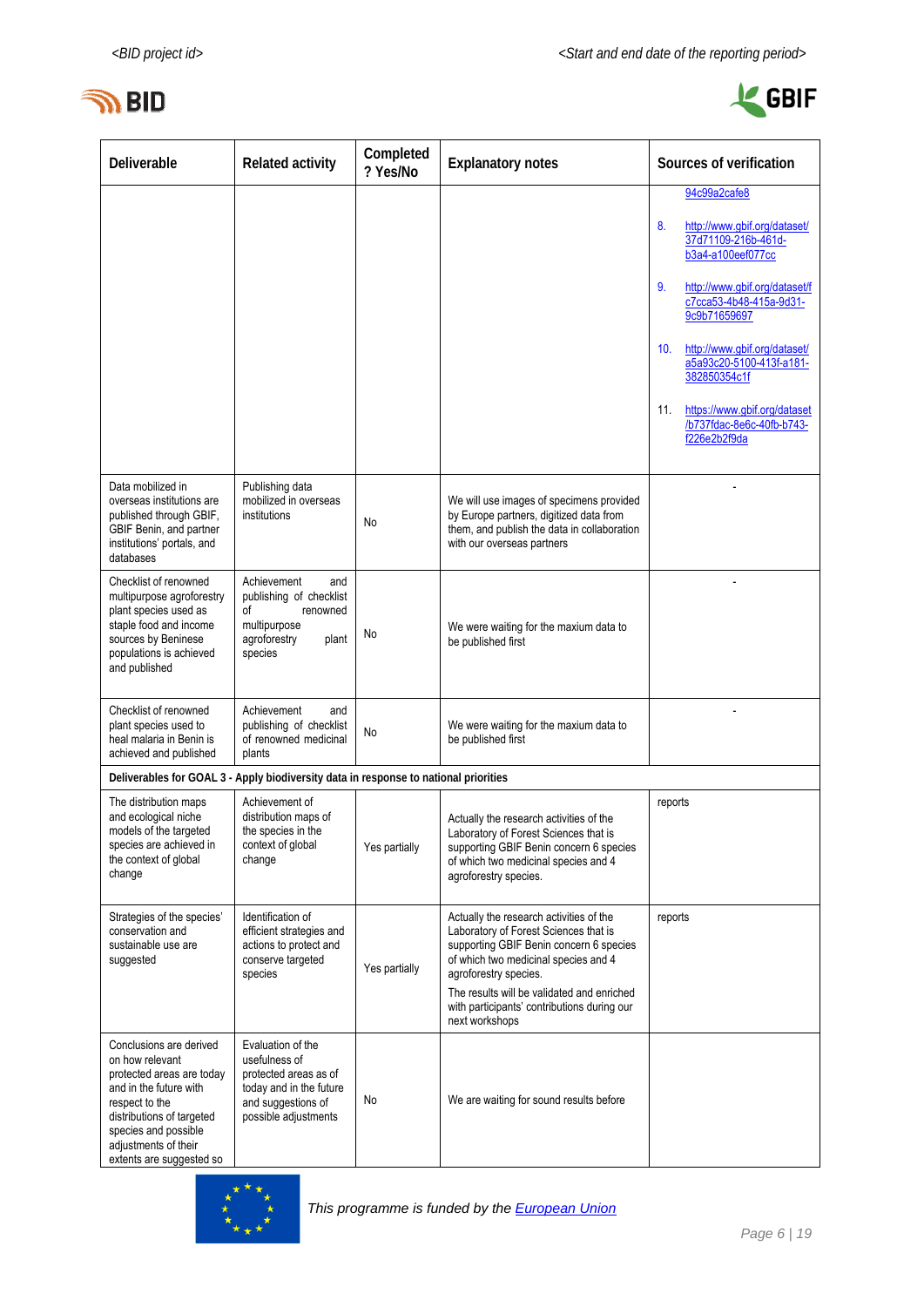



| Deliverable                                                                                                                                                                                                                                                   | <b>Related activity</b>                                                                  | Completed<br>? Yes/No | <b>Explanatory notes</b>                | Sources of verification |
|---------------------------------------------------------------------------------------------------------------------------------------------------------------------------------------------------------------------------------------------------------------|------------------------------------------------------------------------------------------|-----------------------|-----------------------------------------|-------------------------|
| as to increase their<br>efficiency in protecting<br>biodiversity                                                                                                                                                                                              |                                                                                          |                       |                                         |                         |
| Communication and<br>outreach are elaborated<br>from our results to<br>demonstrate to policy and<br>decision makers the<br>value chain: data $\rightarrow$<br>knowledge $\rightarrow$<br>applications<br>(conservation priorities)<br>on the targeted species | Achievement of<br>communications and<br>outreach on<br>deliverables                      | No                    | We are waiting for sound results before |                         |
|                                                                                                                                                                                                                                                               | broadcast deliverables<br>through<br>communications and<br>outreach via diverse<br>media | No                    | We are waiting for sound results before |                         |

# **3.4.Datasets published on GBIF.org**

*If the dataset is not yet published, please indicate the name of the institution that is expected to host the data when published in the column "DOI or URL/Planned hosting institution". Add as many rows as needed.* 

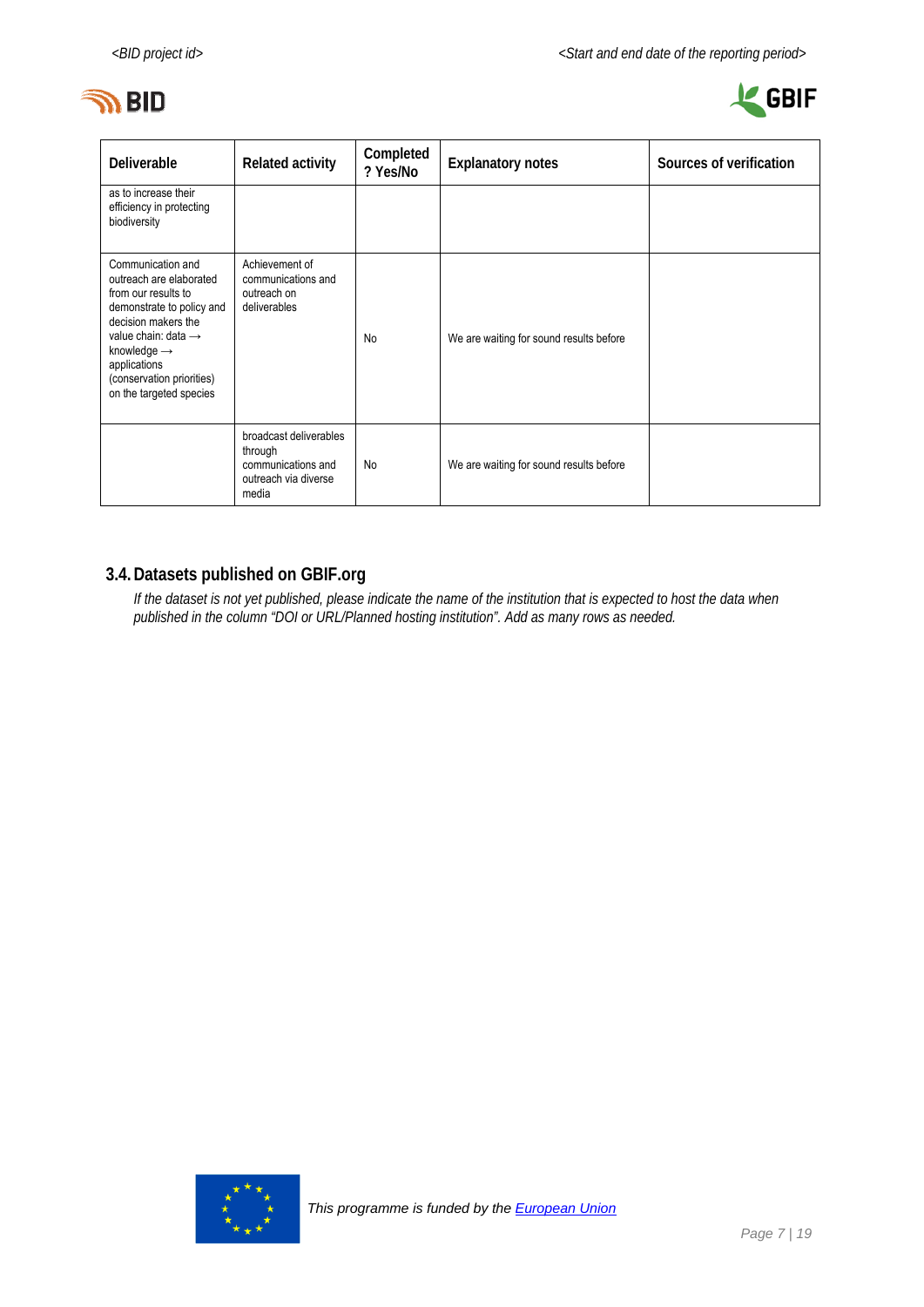



| Dataset title                                                                                                                                                                                              | Publishing<br>institution                                                      | DOI or URL/Planned hosting<br>institution                             | Date/Expected Date Of<br>Publication | <b>Explanatory notes</b> |
|------------------------------------------------------------------------------------------------------------------------------------------------------------------------------------------------------------|--------------------------------------------------------------------------------|-----------------------------------------------------------------------|--------------------------------------|--------------------------|
| Distribution de quelques<br>espèces de plantes<br>agroforestières et médicinales<br>au Bénin                                                                                                               | Faculté des Sciences<br>et Techniques (FAST)                                   | http://www.gbif.org/dataset/ef9fca55-<br>a303-458a-b95d-eeff0e8cce46  | 16 January 2017                      | See URL                  |
| Monitoring the dynamics of a<br>medicinal tree species<br>Haematostaphis barteri Hook.<br>F. in Benin                                                                                                      | Direction Générale<br>des Eaux, Forêts et<br>Chasse                            | http://www.qbif.org/dataset/80a00e21-<br>1d93-490f-b94e-a6bd87997f33  | 5 February 2017                      | See URL                  |
| Plantes médicinales et<br>agrofrestières inventoriées au<br>cours de l'élaboration du plan<br>Aménagement et de Gestion<br>Simplifié (PAGS) des forêts<br>galeries des départements de<br>l'Ouémé-Plateau. | <b>ONG Rêve</b><br>développement                                               | http://www.qbif.org/dataset/be454edf-<br>e4b7-444d-9f49-cfb54efeacaf  | 2 March 2017                         | See URL                  |
| Census of medicinal and<br>agroforestry plants of Benin                                                                                                                                                    | Laboratory of Forest<br>Sciences (University<br>of Abomey-Calavi)              | http://www.gbif.org/dataset/2a5ec2a2-<br>ca47-469c-9ccd-43826d9bf7a8  | 2 March 2017                         | See URL                  |
| Data on medicinal plants of<br>Benin                                                                                                                                                                       | Laboratory of Forest<br>Sciences (University<br>of Abomey-Calavi)              | http://www.qbif.org/dataset/bfd83b14-<br>c0d7-4646-a9e0-d0a7a37d0a98  | 4 May 2017                           | See URL                  |
| Data on agroforestry plant<br>species of Benin                                                                                                                                                             | Laboratory of Forest<br>Sciences (University<br>of Abomey-Calavi)              | http://www.gbif.org/dataset/289d0510-<br>12d8-4d87-9875-465cfc7a8769  | 4 May 2017                           | See URL                  |
| List of medicinal and<br>agroforestry plants found in<br>various ecosystems of Benin                                                                                                                       | Laboratory of Forest<br>Sciences (University<br>of Abomey-Calavi)              | http://www.qbif.org/dataset/9cc68a7f-<br>df2d-49d6-b797-94c99a2cafe8  | 4 June 2017                          | See URL                  |
| Census of agroforestry plant<br>species of Benin (West Africa)<br>by SOS Biodiversity                                                                                                                      | Laboratory of Forest<br>Sciences (University<br>of Abomey-Calavi)              | http://www.qbif.org/dataset/37d71109-<br>216b-461d-b3a4-a100eef077cc  | 4 June 2017                          | See URL                  |
| Census of medical plant<br>species of Benin (West Africa)<br>by SOS Biodiversity                                                                                                                           | Laboratory of Forest<br>Sciences (University<br>of Abomey-Calavi)              | http://www.qbif.org/dataset/fc7cca53-<br>4b48-415a-9d31-9c9b71659697  | 3 June 2017                          | See URL                  |
| Palmiers sauvages du Bénin                                                                                                                                                                                 | Laboratoire d'Ecologie<br>Appliquée/Université<br>d'Abomey-Calavi<br>(LEA/UAC) | http://www.gbif.org/dataset/a5a93c20-<br>5100-413f-a181-382850354c1f  | 28 July 2017                         | See URL                  |
| Agroforestry species in Parkia<br>biglobosa's parklands in<br>Northern Benin                                                                                                                               | Laboratory of Forest<br>Sciences (University<br>of Abomey-Calavi               | https://www.qbif.org/dataset/b737fdac-<br>8e6c-40fb-b743-f226e2b2f9da | 11 August 2017                       | See URL                  |

### **3.5.Examples of use of biodiversity data available through GBIF**

*Use the table to document use or planned use of data available through GBIF as part of your project. You may want to refer to the section 2.5 "Plan to support the integration of biodiversity information into policy and decision-making processes" of your BID full proposal. Please provide the DOI for datasets published on GBIF or data downloaded from GBIF in the "Dataset" column. Briefly describe how the data have been used or are planned to be used in the "Data use" column (ca. 50 words). Provide the date or approximate time frame in months for the use or planned use in the "Date/time frame" column. Please provide links to any documents or webpages documenting the use in the "Sources of verification" column. Add as many rows as needed.* 

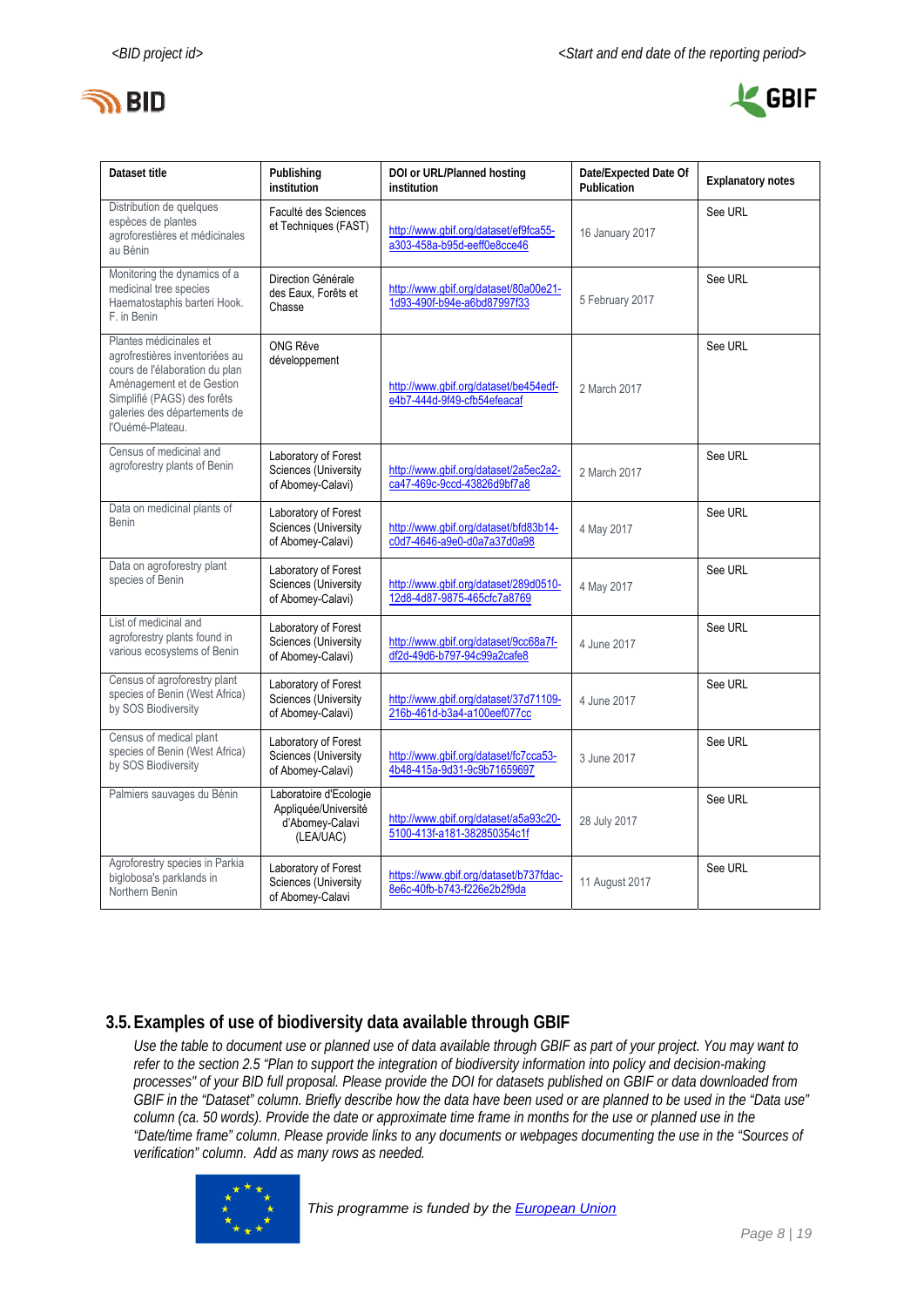



| <b>Dataset</b>                                                                                                                  | Data user                           | Data use                                                                                                                                                                                                                                 | Date/tim<br>e frame | Sources<br>0f<br>verificatio<br>n | <b>Notes</b>             |
|---------------------------------------------------------------------------------------------------------------------------------|-------------------------------------|------------------------------------------------------------------------------------------------------------------------------------------------------------------------------------------------------------------------------------------|---------------------|-----------------------------------|--------------------------|
| The occurrence data<br>were downloaded<br>from GBIF site in<br>October 2016<br>(http://doi.org/10.154<br>68/dl.bn7vpz).         | Laboratory<br>of Forest<br>Sciences | Ecological niche modeling and strategies<br>for the conservation of Dialium guineense<br>Willd. (black velvet) in West Africa                                                                                                            | Decembe<br>r 2016   | Report                            | Agroforestr<br>y species |
| On June 2017 directly<br>with the plugin of<br><b>GBIF in QGIS</b>                                                              | Laboratory<br>of Forest<br>Sciences | Spatial distribution and strategy of<br>conservation of Chrysophyllum albidum in<br>Benin                                                                                                                                                | June<br>2017        | Report                            | Agroforestr<br>y species |
| DOI of P.<br>erinaceus: http://doi.o<br>rg/10.15468/dl.6ucyrp<br>DOI of A.<br>africana: http://doi.org<br>/10.15468/dl.yl7epd). | Laboratory<br>of Forest<br>Sciences | Modeling the spatial distribution of<br>multipurpose forest trees for sustainable<br>conservation and use in the context of<br>climate change: case of Afzelia africana<br>Sm. and Pterocarpus erinaceus Poir. in<br>Benin (West Africa) | Septemb<br>er 2016  | Report                            | Agroforestr<br>y species |
| http://doi.org/10.1546<br>8/dl.des6nm<br>http://doi.org/10.1546<br>8/dl.mdz7f2<br>http://doi.org/10.1546<br>8/dl.g0uo1b         | Laboratory<br>of Forest<br>Sciences | Potential geographical distribution of<br>Cissus populnea Guill. & Perr. in Benin<br>(West Africa)                                                                                                                                       | June<br>2017        | Report                            | Medicinal                |
| https://www.gbif.org/o<br>ccurrence/download/<br>0032212-<br>160910150852091                                                    | Laboratory<br>of Forest<br>Sciences | How broads are the suitable areas of<br>Nauclea latifolia Sm. to support the<br>conservation of the species despites the<br>use of all of its parts                                                                                      | Decembe<br>r 2016   | Report                            | Medicinal                |

### **3.6.Events organized as part of the project**

*List all the events that have been organized as part of your project. Please provide links to any documents or webpages documenting the use in the "Sources of verification" column. Add as many rows as needed.* 

#### **NB: This period was at data mobilization and data use**

| <b>Full title</b> | Organizing<br>institution | <b>Dates</b> | Number of<br>participants | Sources of<br>verification |
|-------------------|---------------------------|--------------|---------------------------|----------------------------|
|                   |                           |              |                           |                            |
|                   |                           |              |                           |                            |
|                   |                           |              |                           |                            |
|                   |                           |              |                           |                            |
|                   |                           |              |                           |                            |

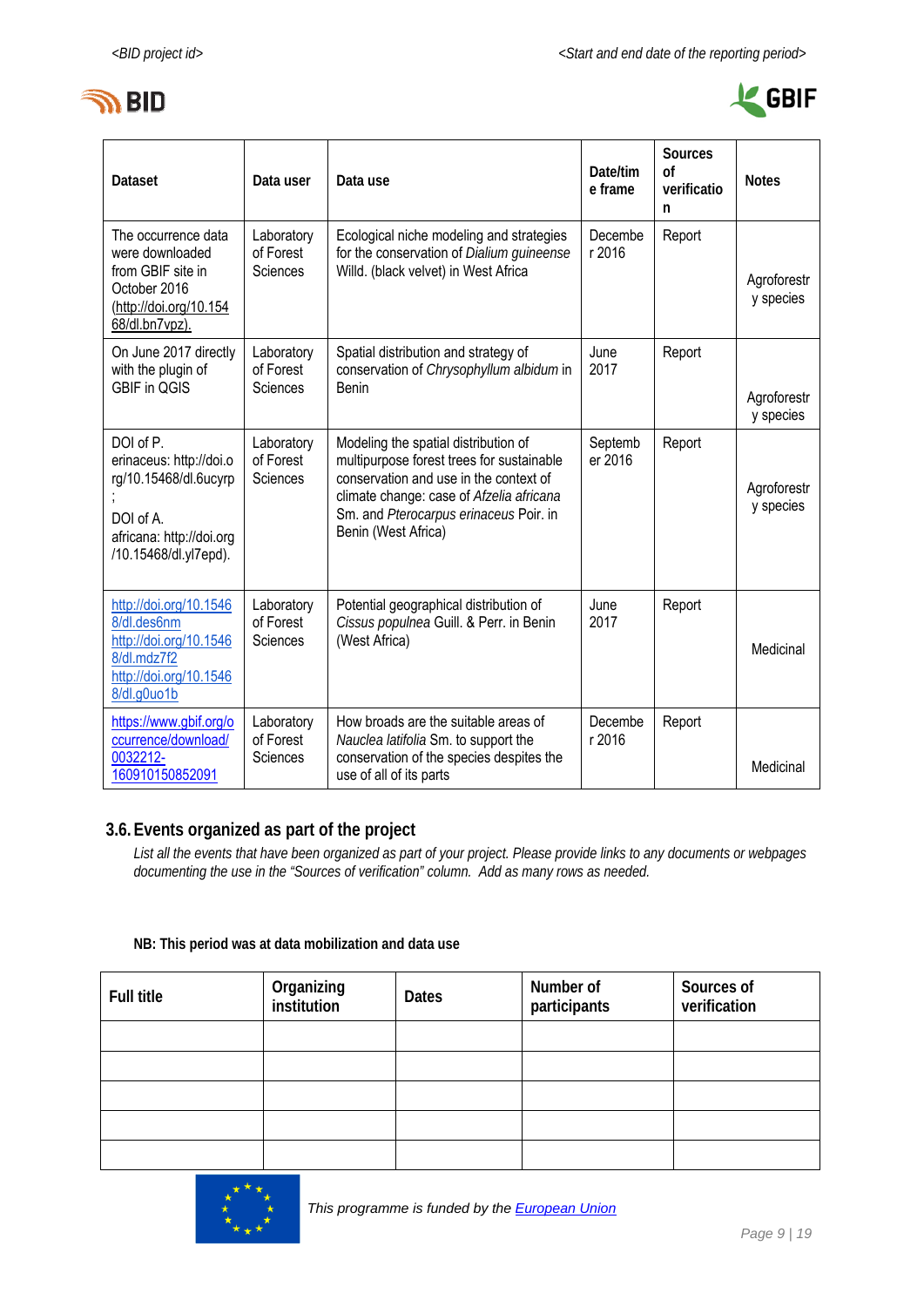



# **4. Implementation of BID project activities**

*Refer to section 2.2 "Deliverables, activities and reporting criteria" in your BID full proposal. Provide updates on each of the activities using the reporting criteria and other sources of verification as appropriate. If no result has been achieved on a specific activity, please indicate it as "no result achieved yet" and indicate expected date of completion. Sources of verification are for example links to relevant digital document, news, newsletter, brochures, copies of agreements with data holding institutions, workshop related documents, pictures, etc.* 

### **4.1.Goal 1: Establish or strengten national biodiversity information facility**

*Activity 1 name:* Achievement of the list of priority species

**Description of any implementation during the reporting period** 

The lists of priority agroforestry and medicinal plants were achieved in agreement with national partners since the period of early progress report

**Sources of verification** 

Previous reports

*Activity 2 name:* Achievement of workshops at national level

#### **Description of any implementation during the reporting period**

During this period, we decided to follow up the results of our previous workshops through in person contacts to enhance data mobilization. We then successfully published during this period 11 datasets with a total of 47,800 georeferenced records

#### **Sources of verification**

The links of the datasets published are provided above

*Activity 3 name*: Digitization of data in overseas institutions

**Description of any implementation during the reporting period** 

We will no more go to Europe but we will use images of specimens provided by European partners and digitized data from them

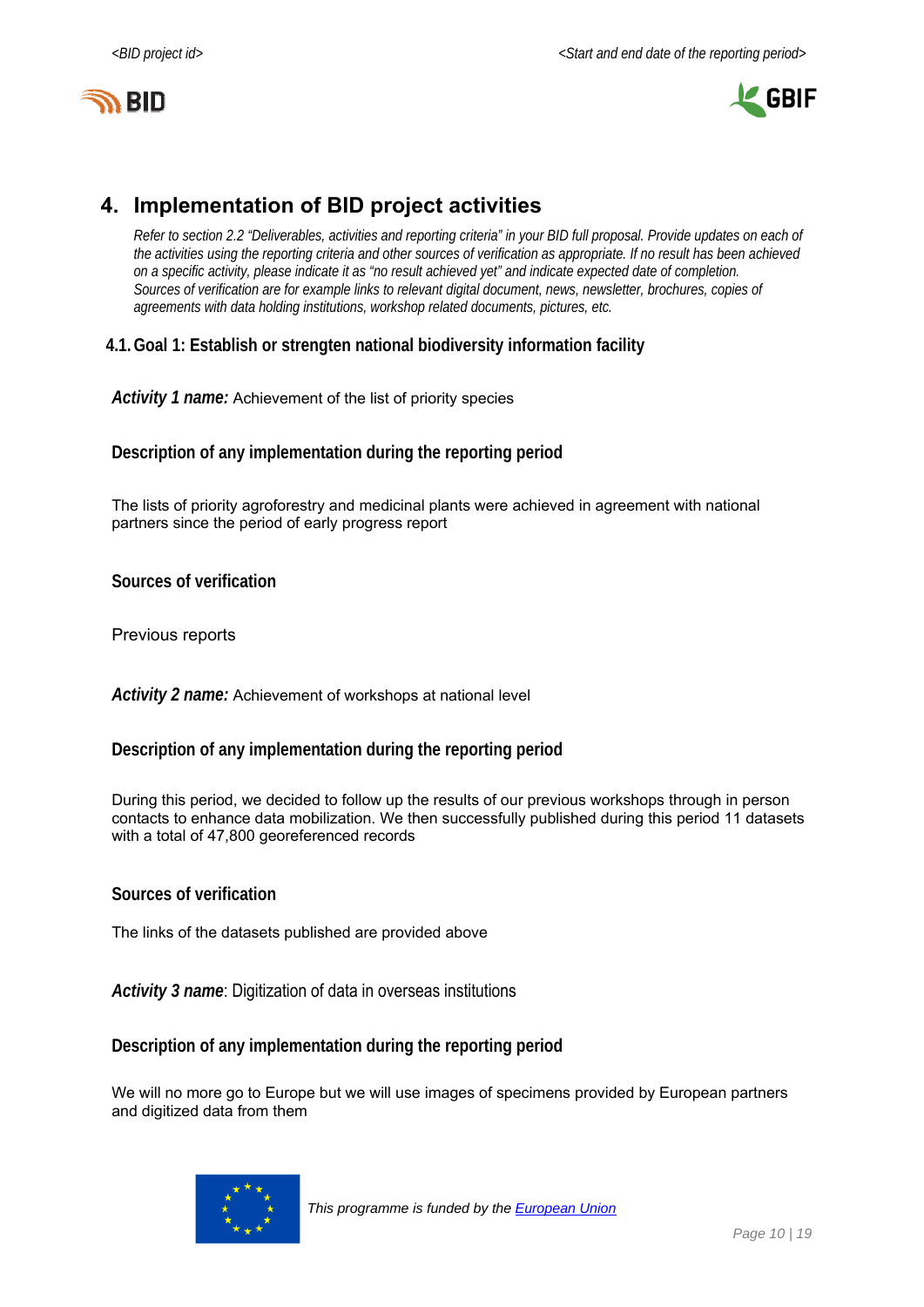



**Sources of verification** 

no result achieved yet

#### **4.2.Goal 2: Increase available biodiversity data, within and beyond the grant period**

*Activity 1 name:* Enhancing data mobilization at national level

#### **Description of any implementation during the reporting period**

Financial and technical assistance were given to partners to assist them publishing their data. We successfully published during this period 11 datasets with a total of 47,800 georeferenced records. In the framework of the project a total of 16 datasets with 59,278 georeferenced records are then published against an initial objective of publishing 50,000 records

#### **Sources of verification**

| http://www.gbif.org/dataset/ef9fca55-a303-458a-b95d-eeff0e8cce46  |
|-------------------------------------------------------------------|
| http://www.gbif.org/dataset/80a00e21-1d93-490f-b94e-a6bd87997f33  |
| http://www.gbif.org/dataset/be454edf-e4b7-444d-9f49-cfb54efeacaf  |
| http://www.gbif.org/dataset/2a5ec2a2-ca47-469c-9ccd-43826d9bf7a8  |
| http://www.gbif.org/dataset/bfd83b14-c0d7-4646-a9e0-d0a7a37d0a98  |
| http://www.gbif.org/dataset/289d0510-12d8-4d87-9875-465cfc7a8769  |
| http://www.gbif.org/dataset/9cc68a7f-df2d-49d6-b797-94c99a2cafe8  |
| http://www.gbif.org/dataset/37d71109-216b-461d-b3a4-a100eef077cc  |
| http://www.gbif.org/dataset/fc7cca53-4b48-415a-9d31-9c9b71659697  |
| http://www.gbif.org/dataset/a5a93c20-5100-413f-a181-382850354c1f  |
| https://www.gbif.org/dataset/b737fdac-8e6c-40fb-b743-f226e2b2f9da |

#### *Activity 2 name:* Publishing data mobilized at national level

#### **Description of any implementation during the reporting period**

We successfully published during this period 11 datasets with a total of 47,800 georeferenced records. In the framework of the project a total of 16 datasets with 59,278 georeferenced records are published against an initial objective of publishing 50,000 records

#### **Sources of verification**

http://www.gbif.org/dataset/ef9fca55-a303-458a-b95d-eeff0e8cce46 http://www.gbif.org/dataset/80a00e21-1d93-490f-b94e-a6bd87997f33 http://www.gbif.org/dataset/be454edf-e4b7-444d-9f49-cfb54efeacaf

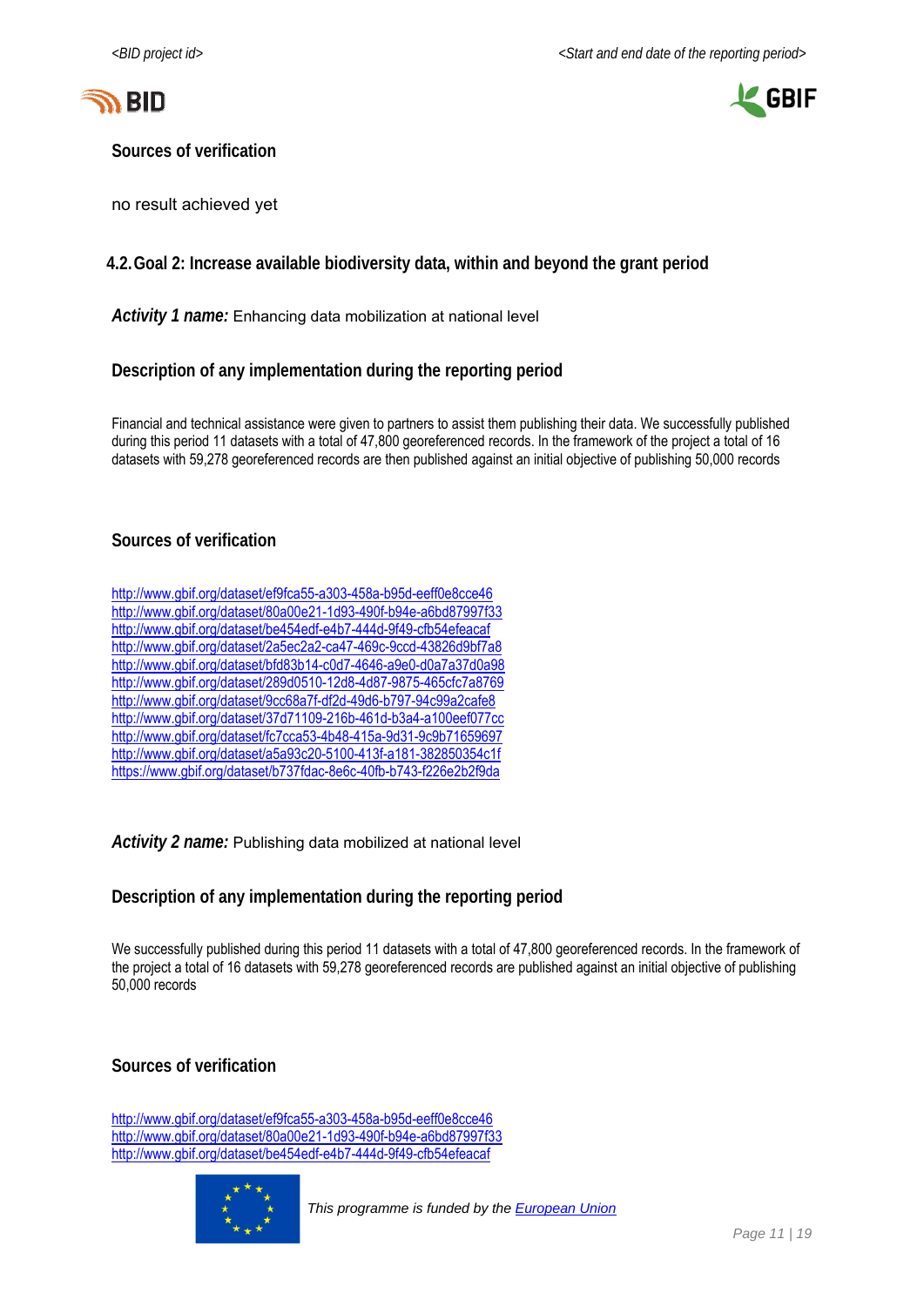



http://www.gbif.org/dataset/2a5ec2a2-ca47-469c-9ccd-43826d9bf7a8 http://www.gbif.org/dataset/bfd83b14-c0d7-4646-a9e0-d0a7a37d0a98 http://www.gbif.org/dataset/289d0510-12d8-4d87-9875-465cfc7a8769 http://www.gbif.org/dataset/9cc68a7f-df2d-49d6-b797-94c99a2cafe8 http://www.gbif.org/dataset/37d71109-216b-461d-b3a4-a100eef077cc http://www.gbif.org/dataset/fc7cca53-4b48-415a-9d31-9c9b71659697 http://www.gbif.org/dataset/a5a93c20-5100-413f-a181-382850354c1f https://www.gbif.org/dataset/b737fdac-8e6c-40fb-b743-f226e2b2f9da

*Activity 3 name:* Publishing data mobilized in overseas institutions

**Description of any implementation during the reporting period** 

We will no more go to Europe but we will use images of specimens provided by European partners and digitized data from them

**Sources of verification** 

No result achieved yet

*Activity 4 name:* Achievement and publishing of checklist of renowned multipurpose agroforestry plant species

**Description of any implementation during the reporting period** 

We were waiting for the maximum data to be published first

**Sources of verification** 

No result achieved yet

*Activity 5 name:* Achievement and publishing of checklist of renowned medicinal plants

**Description of any implementation during the reporting period** 

We were waiting for the maximum data to be published first

**Sources of verification** 

No result achieved yet

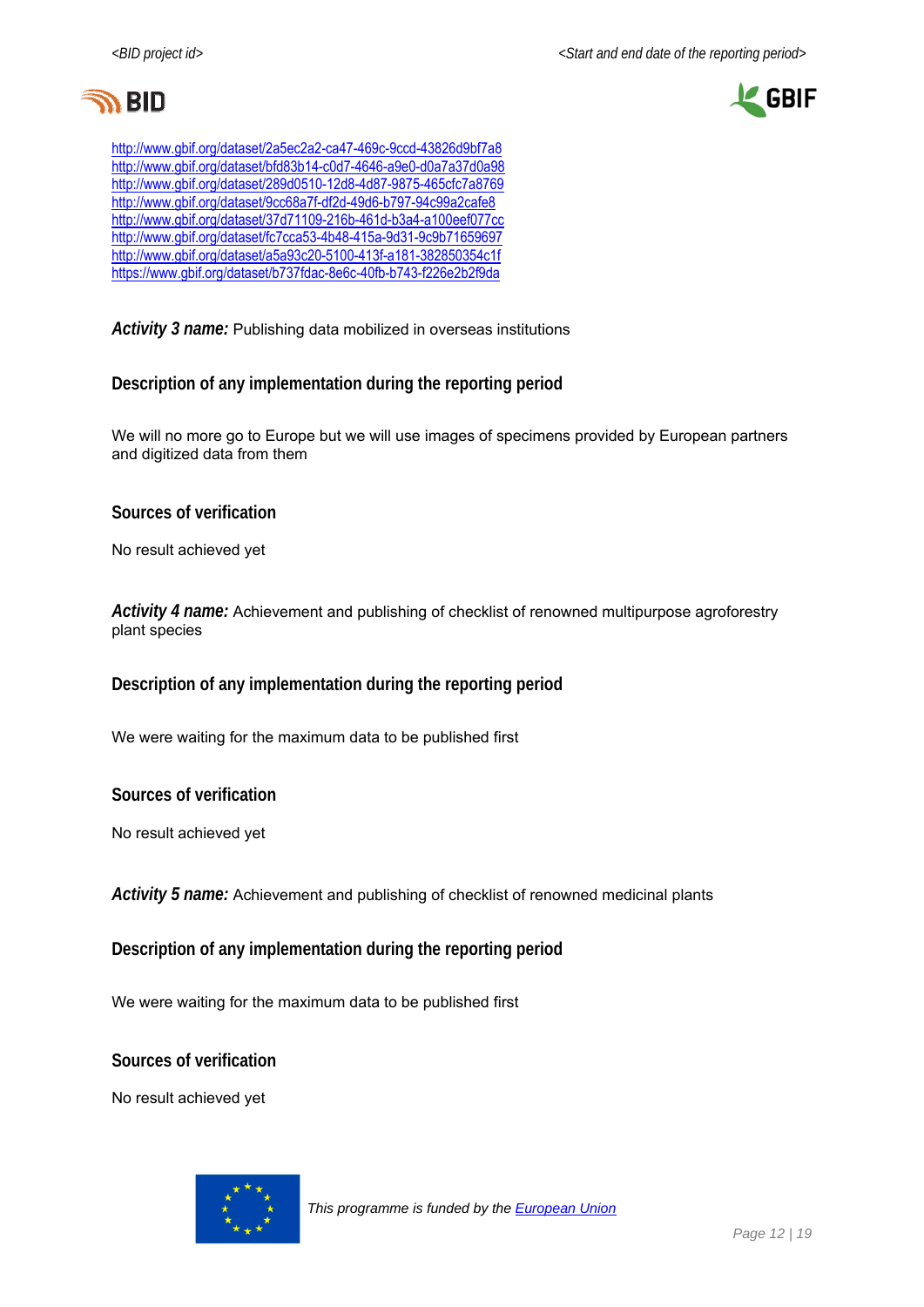



#### **4.3. Goal 3: Apply biodiversity data in response to national priorities**

*Activity 1 name:* Achievement of distribution maps of the species in the context of global change

#### **Description of any implementation during the reporting period**

Actually the research activities of the Laboratory of Forest Sciences that is supporting GBIF Benin concern 6 species of which two medicinal species and 4 agroforestry species.

#### **Sources of verification**

See reports

*Activity 2 name:* Identification of efficient strategies and actions to protect and conserve targeted species

#### **Description of any implementation during the reporting period**

Actually the research activities of the Laboratory of Forest Sciences that is supporting GBIF Benin concern 6 species of which two medicinal species and 4 agroforestry species. The results will be validated and enriched with participants contributions during our next workshops. The findings will thereafter inform decision on biodiversity conservation.

#### **Sources of verification**

See reports

*Activity 3 name:* Evaluation of the usefulness of protected areas as of today and in the future and suggestions of possible adjustments

#### **Description of any implementation during the reporting period**

We are waiting for sound results before

**Sources of verification** 

No result achieved yet

*Activity 4 name:* Achievement of communications and outreach on deliverables

#### **Description of any implementation during the reporting period**

We are waiting for sound results before

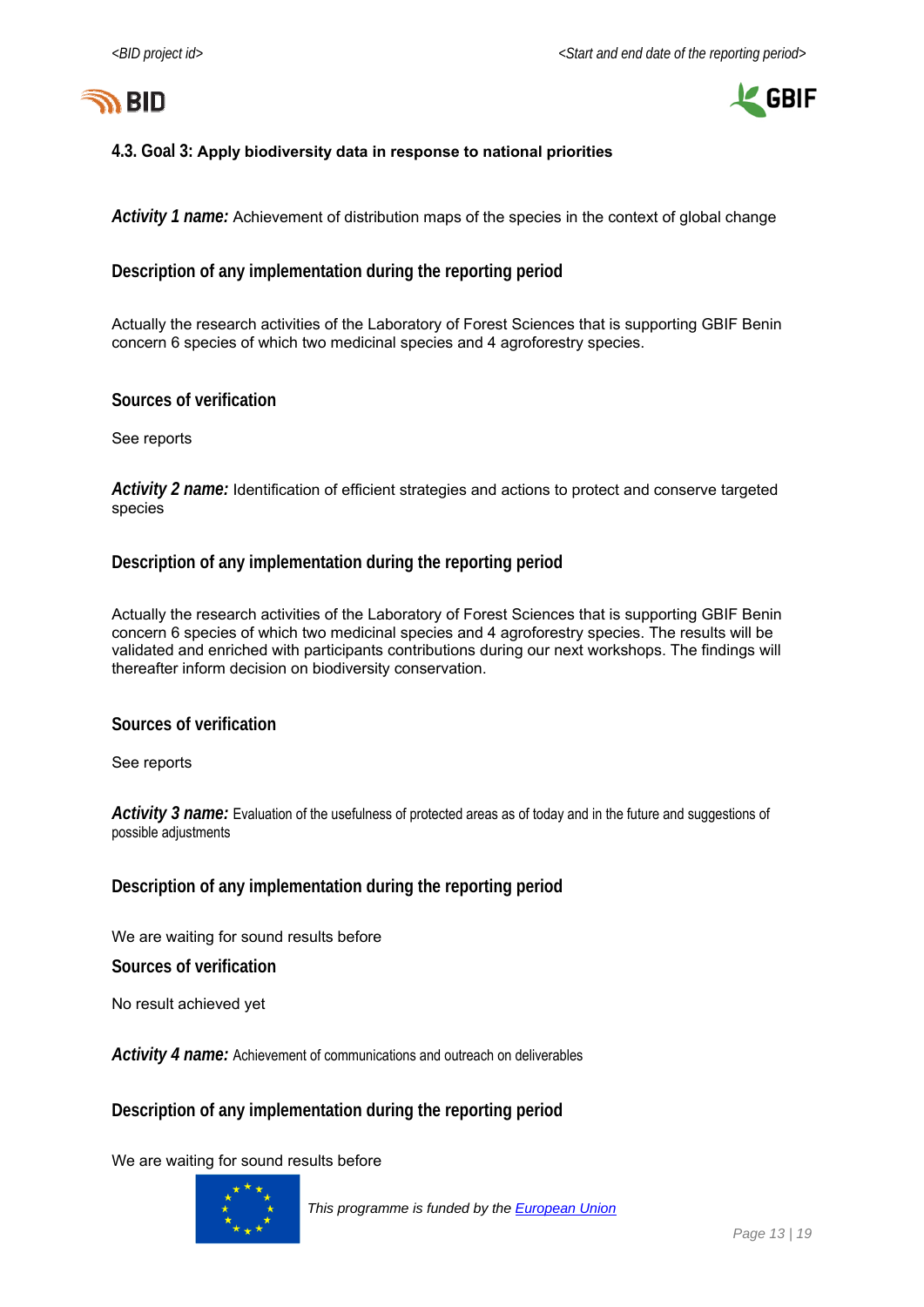



#### **Sources of verification**

No result achieved yet

Activity 5 name: broadcast deliverables through communications and outreach via diverse media

**Description of any implementation during the reporting period** 

We are waiting for sound results before

**Sources of verification** 

No result achieved yet

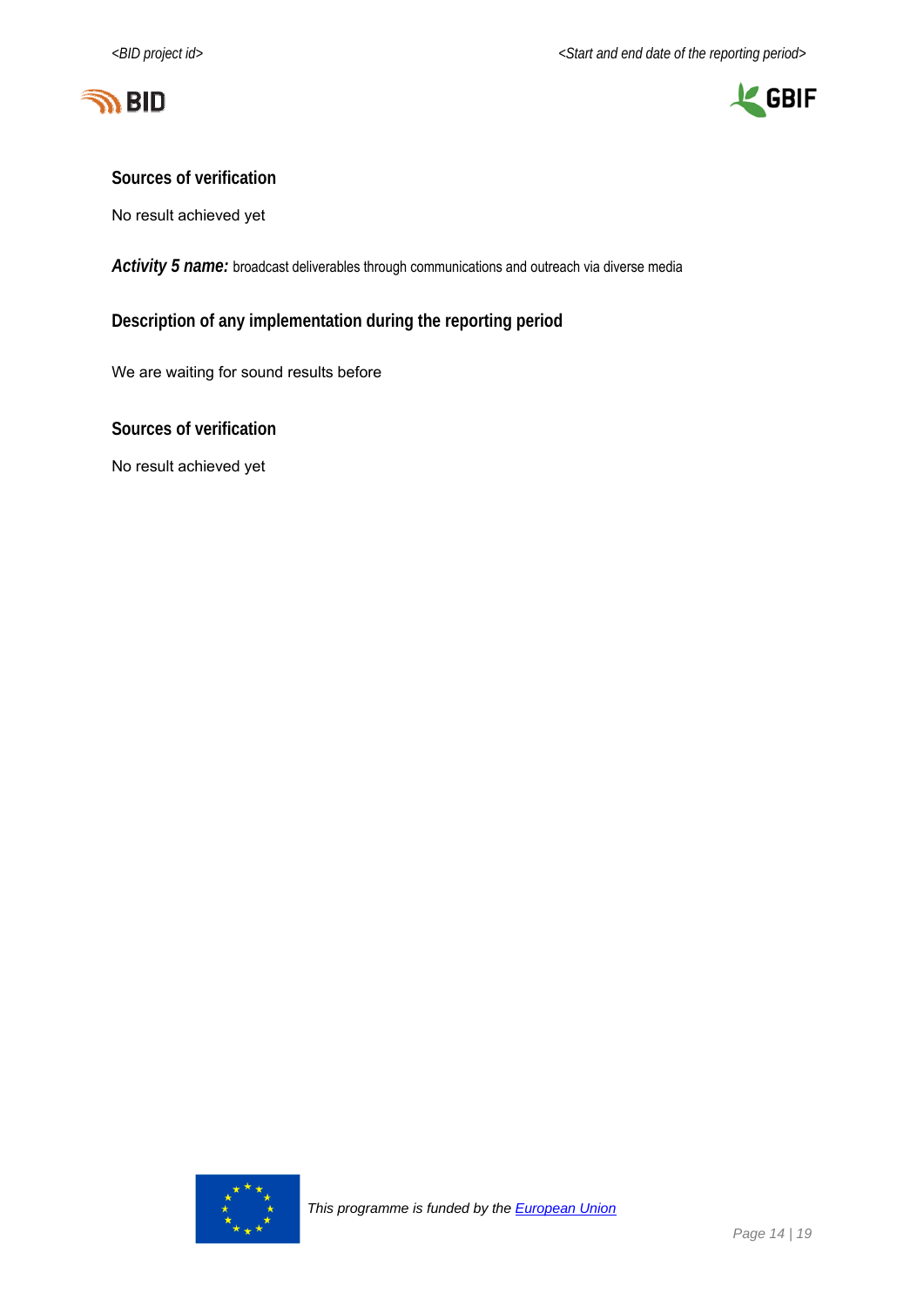



# **5. Updated calendar for the BID project implementation and evaluation period**

*The calendar should be completed in the same way as in the Full Project Proposal, but should include any expected changes. Provide reasons for any expected changes in section 5.1 'Explanatory Notes'.* 

| Implementation period (maximum 24 months, starting 1 June 2016 at the earliest)                |   |                |                |              |                 |                 |                |                |              |              |              |   |                           |                   |              |                                                  |              |              |   |                                      |                              |                           |                           |              |
|------------------------------------------------------------------------------------------------|---|----------------|----------------|--------------|-----------------|-----------------|----------------|----------------|--------------|--------------|--------------|---|---------------------------|-------------------|--------------|--------------------------------------------------|--------------|--------------|---|--------------------------------------|------------------------------|---------------------------|---------------------------|--------------|
| Implementation period start date and end date<br>(01/06/16 to 31/05/18)                        |   |                |                |              |                 |                 |                |                |              |              |              |   |                           |                   |              |                                                  |              |              |   |                                      |                              |                           |                           |              |
| <b>Activity</b>                                                                                |   | $\overline{c}$ | $\mathfrak{Z}$ | 4            | $5\phantom{.0}$ | $6\overline{6}$ | $\overline{7}$ | 8 <sup>1</sup> |              |              |              |   |                           |                   |              | $9   10   11   12   13   14   15   16   17   18$ |              |              |   | 19 20 21 22                          |                              | 23                        | 24                        | <b>Notes</b> |
| BID Capacity Enhancement workshop 1                                                            |   |                | $\mathsf{X}$   | $\sf X$      |                 |                 |                |                |              |              |              |   |                           |                   |              |                                                  |              |              |   |                                      |                              |                           |                           |              |
| 6-month progress analysis                                                                      |   |                |                |              |                 | Χ               |                |                |              |              |              |   |                           |                   |              |                                                  |              |              |   |                                      |                              |                           |                           |              |
| Mid-term evaluation & reporting                                                                |   |                |                |              |                 |                 |                |                |              |              |              |   |                           |                   | Χ            |                                                  |              |              |   |                                      |                              |                           |                           |              |
| Achievement of the list of priority species                                                    | X | $\sf X$        |                |              |                 |                 |                |                |              |              |              |   |                           |                   |              |                                                  |              |              |   |                                      |                              |                           |                           |              |
| Achievement of workshops at national level                                                     |   |                |                |              | X               |                 |                |                |              |              | Χ            |   |                           |                   |              |                                                  | Χ            |              |   |                                      |                              | Χ                         |                           |              |
| Digitization of data in overseas institutions                                                  |   |                |                |              |                 |                 |                |                |              |              |              |   |                           |                   |              | $\overline{\mathsf{x}}$                          | X            | X            |   | $\mathsf{X} \mathbin{\ } \mathsf{X}$ | <b>XX</b>                    | X                         | $\overline{\mathsf{x}}$   |              |
| Enhancing data mobilization at national level                                                  |   | $\mathsf{X}$   | $\mathsf{X}$   | $\mathsf{X}$ | X               | $\mathsf{X}$    |                | $X$ $X$        | $\mathsf{X}$ | $\mathsf X$  | $\mathsf{X}$ |   |                           | $X$ $X$ $X$       | $\mathsf{X}$ | $\mathsf{X}$                                     | $\mathsf{X}$ | $\mathsf{X}$ | X | X                                    | $X$ $X$                      | $\mathsf{X}$              | $\boldsymbol{\mathsf{X}}$ |              |
| Publishing data mobilized at national level                                                    |   | X              | X              | X            | $\times$        | $\mathsf{X}$    |                | $X$ $X$        | X            | $\mathsf{X}$ | X            |   |                           | $X$ $X$ $X$       | $\mathsf{X}$ | $\mathsf{X}$                                     | X            | $\mathsf{X}$ |   | $X$ $X$ $X$ $X$                      |                              | $\mathsf X$               | $\boldsymbol{X}$          |              |
| Publishing data mobilized in overseas institutions                                             |   |                |                |              |                 |                 |                |                |              |              |              |   |                           |                   |              | X                                                | X            | <b>X</b>     | X | X                                    | $\mathbf{X} \mid \mathbf{X}$ | X                         | $\overline{\mathsf{x}}$   |              |
| Achievement and publishing of checklist of renowned<br>multipurpose agroforestry plant species |   |                |                |              |                 |                 |                | $\mathsf{X}$   | X            | $\sf X$      | $\mathsf{X}$ |   | $X$ $X$                   | $\mathsf{X}$      | $\mathsf{X}$ | $\mathsf{X}$                                     | $\mathsf{X}$ | $\mathsf{X}$ |   | $x \mid x \mid x \mid x$             |                              | $\sf X$                   | $\boldsymbol{X}$          |              |
| Achievement and publishing of checklist of renowned<br>medicinal plants                        |   |                |                |              |                 |                 |                | $\mathsf{X}$   | $\sf X$      | $\mathsf{X}$ | X            | X | $\boldsymbol{\mathsf{X}}$ | $\mathsf{X}$      | $\mathsf{X}$ | $\mathsf{X}$                                     | $\mathsf{X}$ | $\mathsf{X}$ |   | $X$ $X$ $X$ $X$                      |                              | $\sf X$                   | $\mathsf{X}$              |              |
| Achievement of distribution maps of the species in the<br>context of global change             |   |                |                |              |                 |                 | $\mathsf{X}$   | $\times$       | $\mathsf{X}$ | $\mathsf{X}$ | $\mathsf{X}$ |   |                           | $x \mid x \mid x$ | $\mathsf{X}$ | $\mathsf{X}$                                     | $\mathsf{X}$ | $\mathsf{X}$ |   | $X$ $X$                              | $X$ $X$                      | X                         |                           |              |
| Identification of efficient strategies and actions to protect<br>and conserve targeted species |   |                |                |              |                 |                 | $\mathsf{X}$   | $\mathsf{X}$   | $\mathsf{X}$ | X            | X            |   |                           | $X$ $X$ $X$       | $\mathsf X$  | $\boldsymbol{X}$                                 | $\mathsf{X}$ | $\mathsf{X}$ |   | $X$ $X$ $X$                          | $\mathsf{X}$                 | $\boldsymbol{\mathsf{X}}$ |                           |              |

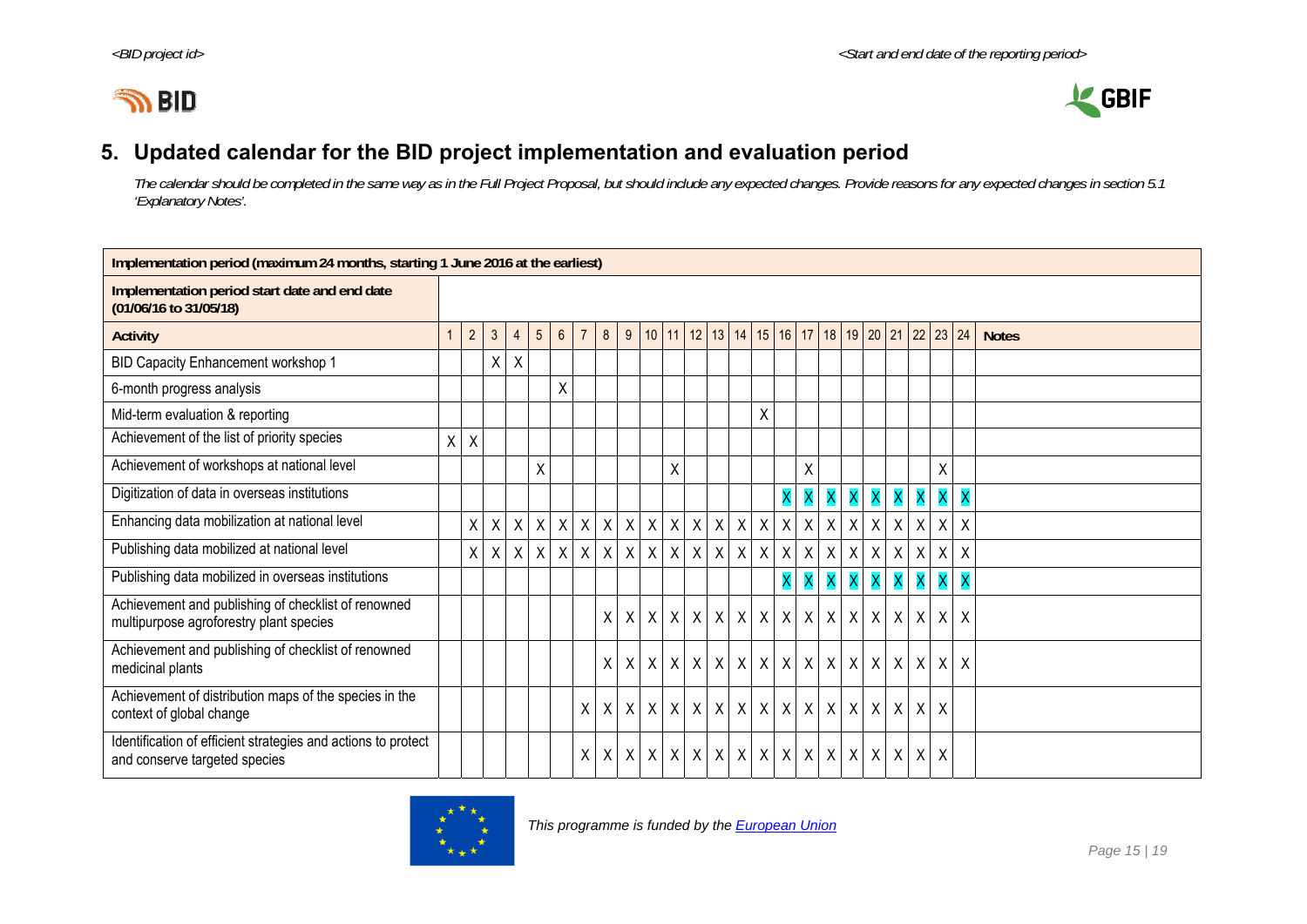| <b>BID</b>                                                                                                                  |              |              |                |                |                |              |              |              |         |                          |              |              |  |                       |                  |             |              |             |              |              | <b>GBIF</b> |
|-----------------------------------------------------------------------------------------------------------------------------|--------------|--------------|----------------|----------------|----------------|--------------|--------------|--------------|---------|--------------------------|--------------|--------------|--|-----------------------|------------------|-------------|--------------|-------------|--------------|--------------|-------------|
| Evaluation of the usefulness of protected areas as of<br>today and in the future and suggestions of possible<br>adjustments |              |              |                |                |                | $\mathsf{X}$ | $\mathsf{X}$ |              |         | x   x   x   x            |              | $\mathsf X$  |  | x   x   x   x         | $\boldsymbol{X}$ | $\mathsf X$ | $\mathsf{X}$ | $\sf X$     | $\sf X$      | $\pmb{\chi}$ |             |
| Achievement of communications and outreach on<br>deliverables                                                               |              |              |                |                |                | $\mathsf{X}$ | $\mathsf{X}$ | $\mathsf{X}$ | $\sf X$ | $\sf X$                  | $\mathsf{X}$ | $\mathsf{X}$ |  | x   x   x   x         | $\sf X$          | X           | $\mathsf{X}$ | X           | $\times$     | X            |             |
| broadcast deliverables through communications and<br>outreach via diverse media                                             |              |              |                |                |                | $\mathsf{X}$ | $\mathsf X$  |              |         | $x \mid x \mid x \mid x$ |              |              |  | x   x   x   x   x   x |                  | $X$ $X$     |              | $\mathsf X$ | $\mathsf{X}$ | $\pmb{\chi}$ |             |
| Evaluation period (maximum 6 months, ending 31 December 2018 at the latest)                                                 |              |              |                |                |                |              |              |              |         |                          |              |              |  |                       |                  |             |              |             |              |              |             |
| Evaluation period start date and end date (01/06/18<br>to 31/12/18)                                                         |              |              |                |                |                |              |              |              |         |                          |              |              |  |                       |                  |             |              |             |              |              |             |
| <b>Activity</b>                                                                                                             | $\mathbf{1}$ | $2^{\circ}$  | $\mathfrak{Z}$ | $\overline{4}$ | 5 <sup>5</sup> | 6 Notes      |              |              |         |                          |              |              |  |                       |                  |             |              |             |              |              |             |
| Final financial and narrative reporting                                                                                     |              | $\mathsf{x}$ | $\mathsf X$    |                |                |              |              |              |         |                          |              |              |  |                       |                  |             |              |             |              |              |             |
| Achievement of the list of priority species                                                                                 | Χ            |              |                |                |                |              |              |              |         |                          |              |              |  |                       |                  |             |              |             |              |              |             |
| Achievement of workshops at national level                                                                                  |              | X            |                |                |                |              |              |              |         |                          |              |              |  |                       |                  |             |              |             |              |              |             |
| Digitization of data in overseas institutions                                                                               |              | X            |                |                |                |              |              |              |         |                          |              |              |  |                       |                  |             |              |             |              |              |             |
| Enhancing data mobilization at national level                                                                               |              |              | $\sf X$        |                |                |              |              |              |         |                          |              |              |  |                       |                  |             |              |             |              |              |             |
| Publishing data mobilized at national level                                                                                 |              |              | $\sf X$        |                |                |              |              |              |         |                          |              |              |  |                       |                  |             |              |             |              |              |             |
| Publishing data mobilized in overseas institutions                                                                          |              |              | $\sf X$        |                |                |              |              |              |         |                          |              |              |  |                       |                  |             |              |             |              |              |             |
| Achievement and publishing of checklist of renowned<br>multipurpose agroforestry plant species                              |              |              |                | Χ              |                |              |              |              |         |                          |              |              |  |                       |                  |             |              |             |              |              |             |
| Achievement and publishing of checklist of renowned<br>medicinal plants                                                     |              |              |                | Χ              |                |              |              |              |         |                          |              |              |  |                       |                  |             |              |             |              |              |             |
| Achievement of distribution maps of the species in the<br>context of global change                                          |              |              |                | Χ              |                |              |              |              |         |                          |              |              |  |                       |                  |             |              |             |              |              |             |
| Identification of efficient strategies and actions to protect<br>and conserve targeted species                              |              |              |                | X              |                |              |              |              |         |                          |              |              |  |                       |                  |             |              |             |              |              |             |
| Evaluation of the usefulness of protected areas as of<br>today and in the future and suggestions of possible                |              |              |                | X              |                |              |              |              |         |                          |              |              |  |                       |                  |             |              |             |              |              |             |

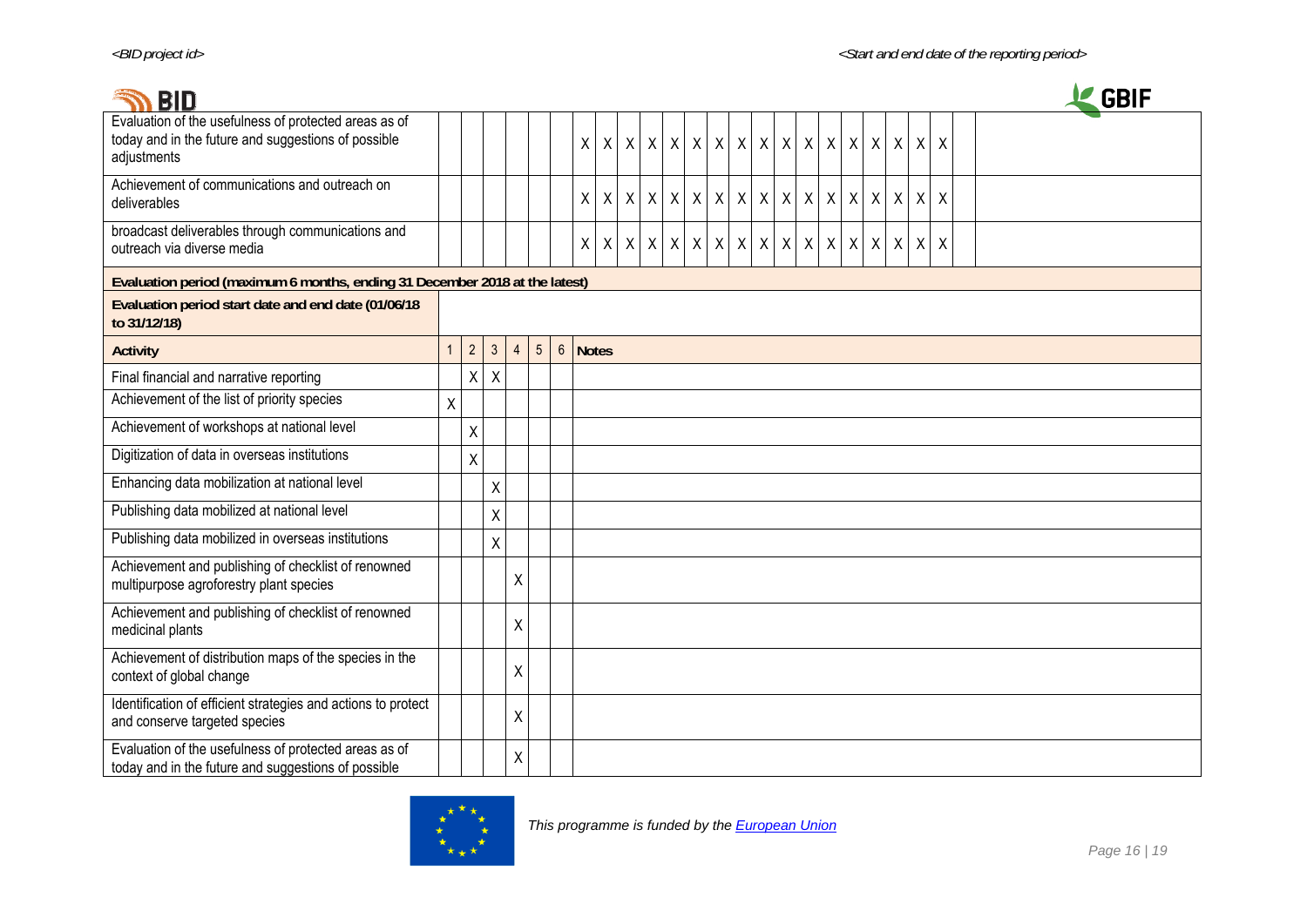| DIR                                                                  |  |   |                           | <b>CDIL</b> |
|----------------------------------------------------------------------|--|---|---------------------------|-------------|
| adjustments                                                          |  |   |                           |             |
| Achievement of communications and outreach on<br>deliverables        |  |   | $\checkmark$<br>$\lambda$ |             |
| broadcast deliverables through communications and<br>outreach on TVs |  | ⌒ | $\checkmark$              |             |

### **5.1.Explanatory notes:**

#### **NB: The highlighted planning periods are those modified**

The activity "Digitization of data in overseas institutions" will be achieved by digitizing data from specimen images we received from Naturalis in Netherlands. It is more cost effective than what was planned.

The activity "Publishing data mobilized in overseas institutions" will be achieved in collaboration with Naturalis when data will be digitized from images.

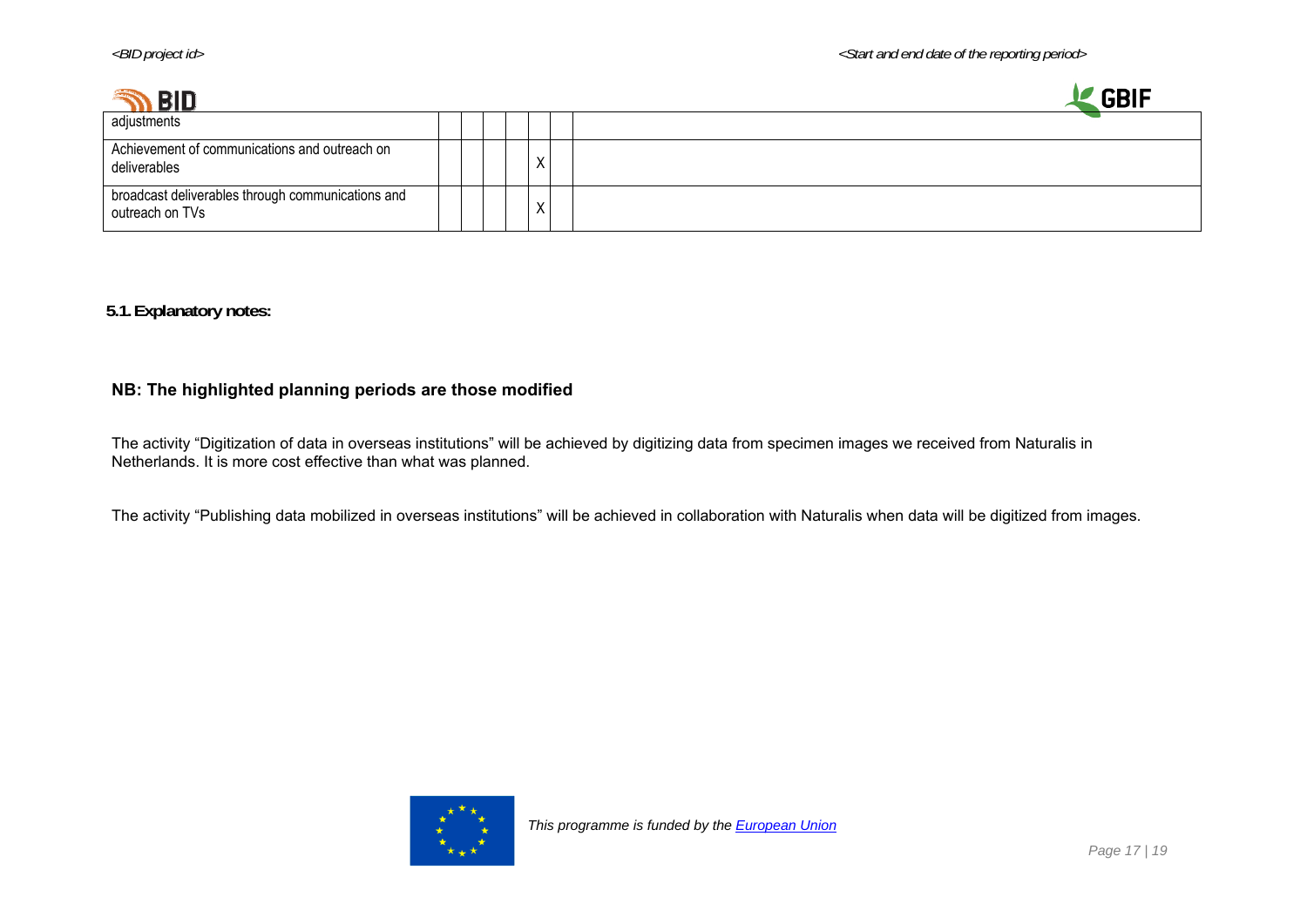



# **6. Beneficiaries/affiliated entities and other cooperation**

#### **6.1.Relationship with project partners**

*Please describe the relationship between your project coordinating team/institution and your project partners, and with any other organisations involved in implementing your BID project.* 

All the project partners are always invited to attend workshops organized in the framework of the project and are therefore regularly trained. They are also contributing data as promised. Other laboratories of our Universities are also more and more involved in the project and they are also providing data for publication.

#### **6.2.Links to other projects and actions**

*Where applicable, outline any links and synergies you have developed with other actions, e.g. GBIF nodes, other BID funded projects, etc. If your organization has received previous grants in view of strengthening the same target group, to what extent has your BID project been able to build upon/complement the previous project(s) ?* 

As GBIF Benin node manager, I am in close contact with the three coordinators of BID small grant projects to assist them in attaining their objectives. I also publish the data related to their project of GBIF site. I invite them and they all attended the workshops organized were then trained.

### **7. Visibility**

*Please refer to the BID guidelines.*

#### **7.1.Visibility of the BID project**

*How is the visibility of your BID project being ensured?* 

#### **Short summary**

All the datasets published on GBIF site, cited the BID project and its funder (European Union). On the banner of the workshops, the logos of EU, BID, and GBIF are put in good place.

**Sources of verification** 

They are the links to the data set published:

http://www.gbif.org/dataset/ef9fca55-a303-458a-b95d-eeff0e8cce46 http://www.gbif.org/dataset/80a00e21-1d93-490f-b94e-a6bd87997f33 http://www.gbif.org/dataset/be454edf-e4b7-444d-9f49-cfb54efeacaf http://www.gbif.org/dataset/2a5ec2a2-ca47-469c-9ccd-43826d9bf7a8 http://www.gbif.org/dataset/bfd83b14-c0d7-4646-a9e0-d0a7a37d0a98 http://www.gbif.org/dataset/289d0510-12d8-4d87-9875-465cfc7a8769 http://www.gbif.org/dataset/9cc68a7f-df2d-49d6-b797-94c99a2cafe8 http://www.gbif.org/dataset/37d71109-216b-461d-b3a4-a100eef077cc http://www.gbif.org/dataset/fc7cca53-4b48-415a-9d31-9c9b71659697 http://www.gbif.org/dataset/a5a93c20-5100-413f-a181-382850354c1f